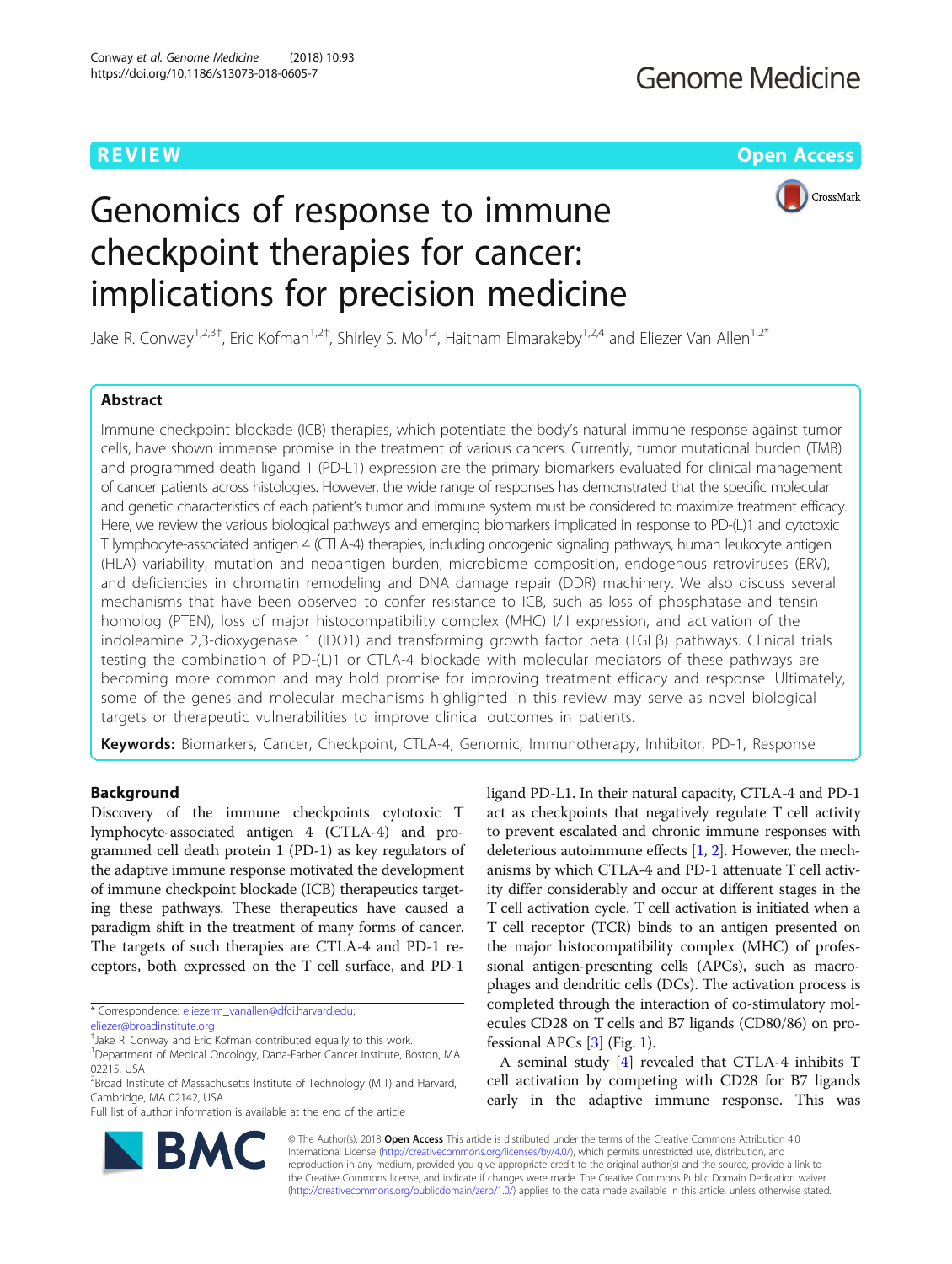<span id="page-1-0"></span>

confirmed by later work [\[5,](#page-13-0) [6](#page-13-0)] showing that CTLA-4 inhibits the initial stage of naïve T cell activation in the lymph nodes. In contrast to CTLA-4, which is constitutively expressed on T cells, PD-1 expression is contingent on T cell activation, and PD-1 is also expressed on B cells and natural killer (NK) cells [\[7](#page-13-0), [8](#page-13-0)]. Inhibition of the immune response via PD-1 occurs upon its interaction with its corresponding ligands PD-L1 and PD-L2 [[9\]](#page-13-0). PD-L1 is actively expressed on both APCs and tumor cells, suggesting that PD-1 inhibition is

potentially effective at multiple steps in the immune response, both early on in the lymph nodes and later within the tumor microenvironment (TME) [[10](#page-13-0), [11](#page-13-0)]. PD-L2 has been studied less extensively than PD-L1, likely because PD-L2 is primarily upregulated on DCs and macrophages, which were thought to play a limited role in the TME [[12\]](#page-13-0).

In 2011, the US Food and Drug Administration (FDA) approved ipilimumab, an antibody that targets CTLA-4, for metastatic melanoma, making it the first FDAapproved ICB therapy for treatment of solid tumors [[13\]](#page-13-0). In subsequent years, several antibodies targeting PD-1/PD-L1 have been approved by the FDA, including pembrolizumab (PD-1) for metastatic melanoma and a subset of non-small cell lung cancer (NSCLC) tumors, atezolizumab and durvalumab (PD-L1) for bladder cancer, and nivolumab (PD-1) for several malignancies [[14](#page-13-0)–[16](#page-13-0)]. Pembrolizumab is also FDA approved for tumors with mismatch repair deficiency, making it the first FDA-approved cancer drug based on genetics rather than tumor type or histology [[17\]](#page-13-0). Currently, CTLA-4 and PD-1/PD-L1 inhibitors are the primary FDAapproved ICB therapies for solid tumors (Table [1](#page-2-0)).

In a study that compared response of PD-1 monotherapy (nivolumab) with CTLA-4 monotherapy (ipilimumab) in patients with untreated metastatic melanoma, patients receiving PD-1 blockade showed improved progression-free survival (PFS) along with less frequent immune-related adverse effects (irAEs) [[18,](#page-13-0) [19](#page-13-0)]. This lower irAE rate can be attributed to the fact that PD-L1 is primarily expressed by tumors, such that any immune response is largely restricted to the TME. Conversely, CTLA-4 inhibits the immune response at an earlier stage in the lymph nodes, and so CTLA-4 blockade results in a more widespread effect that is nonspecific for tumor antigens [\[20\]](#page-13-0).

Though PD-1 blockade has yielded expanded clinical benefit compared to CTLA-4 blockade, including FDA approval for several tumor types, patient response is heterogeneous and predicting response is not straightforward using current biomarkers such as PD-L1 expression and tumor mutational burden (TMB). In metastatic melanoma, NSCLC, and renal cell carcinoma, for example, patients with low PD-L1 expression and low TMB have also responded to PD-1 blockade, albeit at a much lower rate [[21](#page-13-0)–[23](#page-13-0)]. Generally, variation in response rates to PD-1 blockade across patients cannot be accounted for by the mean level of PD-L1 expression, highlighting the difficulty of generalizing predictive bio-markers to response [\[24](#page-14-0)]. As PD-1 blockade is dependent on T cell recognition of tumor antigens, it may prove ineffective in cases where T cells lack TCRs corresponding to tumor antigens, tumors fail to present antigens via their MHC, or there is a lack of tumor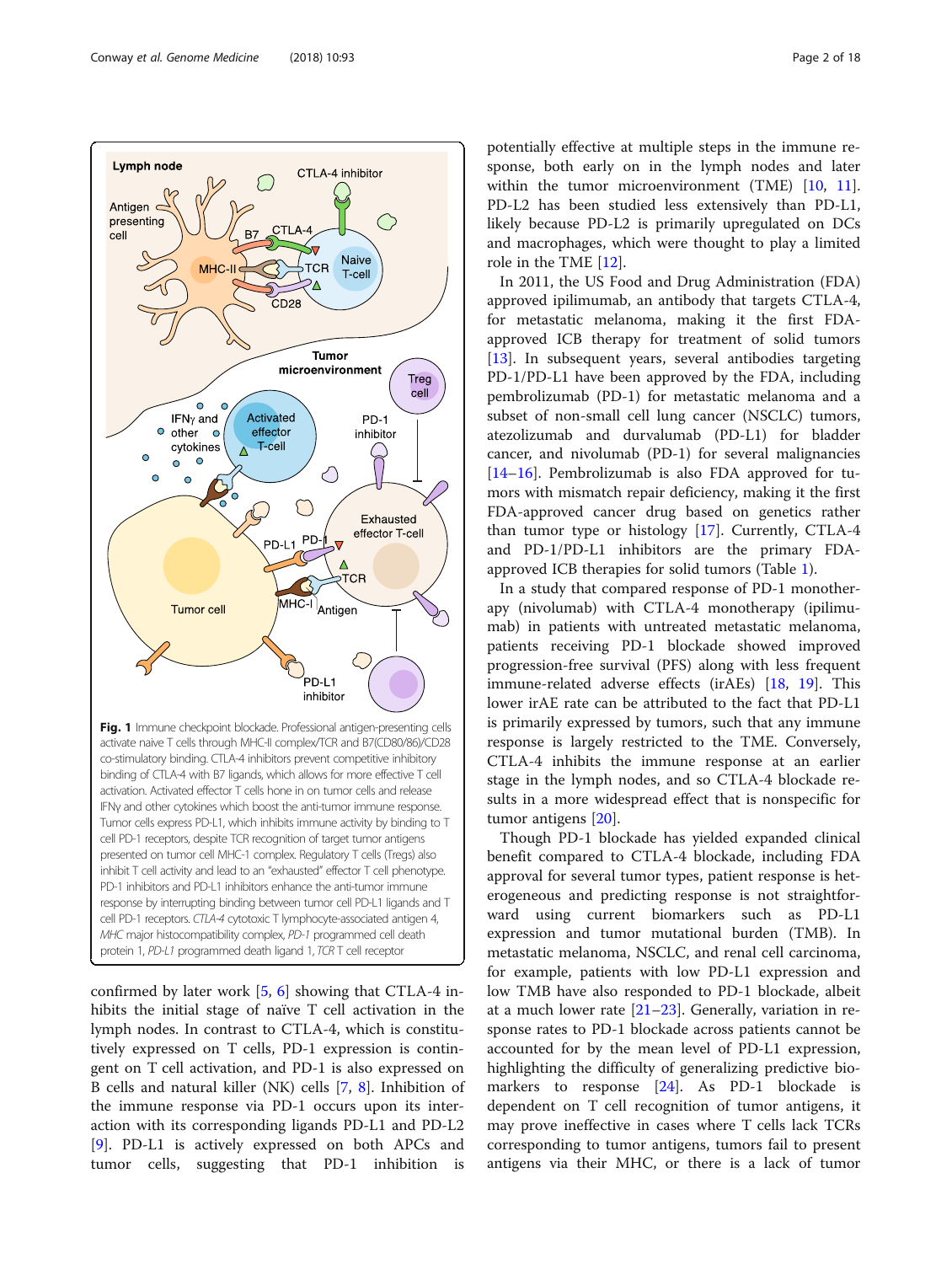# <span id="page-2-0"></span>Table 1 Approved immune checkpoint blockade therapies

| Target Drug |                           | Company                                         | Cancer type                                               | Combination                                                | Genomic and other<br>indications                                                               | <b>FDA</b><br>approval<br>date | References |
|-------------|---------------------------|-------------------------------------------------|-----------------------------------------------------------|------------------------------------------------------------|------------------------------------------------------------------------------------------------|--------------------------------|------------|
| PD-1        | Nivolumab                 | <b>Bristol-Meyers</b><br>Squibb<br>Company Inc. | Metastatic small cell<br>lung cancer                      |                                                            | Progression after platinum-<br>based chemotherapy and<br>at least one other line of<br>therapy | August 16,<br>2018             | [151]      |
|             |                           |                                                 | Metastatic colorectal<br>cancer                           | Ipilimumab                                                 | Microsatellite instability-<br>high (MSI-H) or mismatch<br>repair deficient (dMMR)             | July 10,<br>2018               | $[152]$    |
|             |                           |                                                 | Untreated advanced<br>renal cell carcinoma                | Ipilimumab                                                 |                                                                                                | April 16,<br>2018              | $[153]$    |
|             |                           |                                                 | Melanoma                                                  | Adjuvant treatment                                         | Involvement of lymph<br>nodes                                                                  | December<br>20, 2017           | $[154]$    |
|             |                           |                                                 | Hepatocellular carcinoma                                  |                                                            |                                                                                                | September<br>22, 2017          | [155]      |
|             |                           |                                                 | Metastatic colorectal<br>cancer                           |                                                            | Mismatch repair deficient<br>(dMMR) and microsatellite<br>instability-high (MSI-H)             | July 31,<br>2017               | $[156]$    |
|             |                           |                                                 | Locally advanced or<br>metastatic urothelial<br>carcinoma |                                                            |                                                                                                | February 2, [157]<br>2017      |            |
|             |                           |                                                 | Squamous cell carcinoma<br>of the head and neck           |                                                            |                                                                                                | November<br>10, 2016           | [158]      |
|             |                           |                                                 | Classic Hodgkin lymphoma                                  |                                                            |                                                                                                | May 17,<br>2016                | $[159]$    |
|             |                           |                                                 | Advanced renal cell<br>carcinoma                          |                                                            |                                                                                                | November<br>23, 2015           | $[160]$    |
|             |                           |                                                 | Metastatic non-small cell<br>lung cancer                  |                                                            |                                                                                                | October 9,<br>2015             | $[161]$    |
|             |                           |                                                 | Metastatic melanoma                                       | Ipilimumab                                                 | BRAF V600 wild type                                                                            | September [162]<br>30, 2015    |            |
|             |                           |                                                 | Metastatic squamous<br>non-small cell lung<br>cancer      |                                                            |                                                                                                | March 4,<br>2015               | $[163]$    |
|             |                           |                                                 | Unresectable or metastatic<br>melanoma                    |                                                            |                                                                                                | December<br>22, 2014           | $[164]$    |
|             | Pembrolizumab Merck & Co, | Inc.                                            | Non-small cell lung cancer                                | Carboplatin and either<br>paclitaxel or nab-<br>paclitaxel |                                                                                                | October 30, [165]<br>2018      |            |
|             |                           |                                                 | Metastatic, non-squamous<br>non-small cell lung cancer    | Pemetrexed and<br>platinum                                 |                                                                                                | August 20,<br>2018             | $[166]$    |
|             |                           |                                                 | Primary mediastinal large B<br>cell lymphoma              |                                                            |                                                                                                | June 13,<br>2018               | $[167]$    |
|             |                           |                                                 | Metastatic cervical cancer                                |                                                            | Express PD-L1 (combined<br>positive score $\geq$ 1)                                            | June 12,<br>2018               | $[168]$    |
|             |                           |                                                 | Gastric or gastroesophageal<br>junction adenocarcinoma    |                                                            | Express PD-L1                                                                                  | September<br>22, 2017          | $[169]$    |
|             |                           |                                                 | Solid tumors                                              |                                                            | Microsatellite instability-high<br>(MSI-H) or mismatch repair<br>deficient (dMMR)              | May 23,<br>2017                | $[170]$    |
|             |                           |                                                 | Urothelial carcinoma                                      |                                                            |                                                                                                | May 18,<br>2017                | [171]      |
|             |                           |                                                 | Metastatic non-squamous<br>non-small cell lung cancer     | Pemetrexed and<br>carboplatin                              |                                                                                                | May 10,<br>2017                | $[172]$    |
|             |                           |                                                 | Classic Hodgkin lymphoma                                  |                                                            |                                                                                                | March 14,<br>2017              | $[173]$    |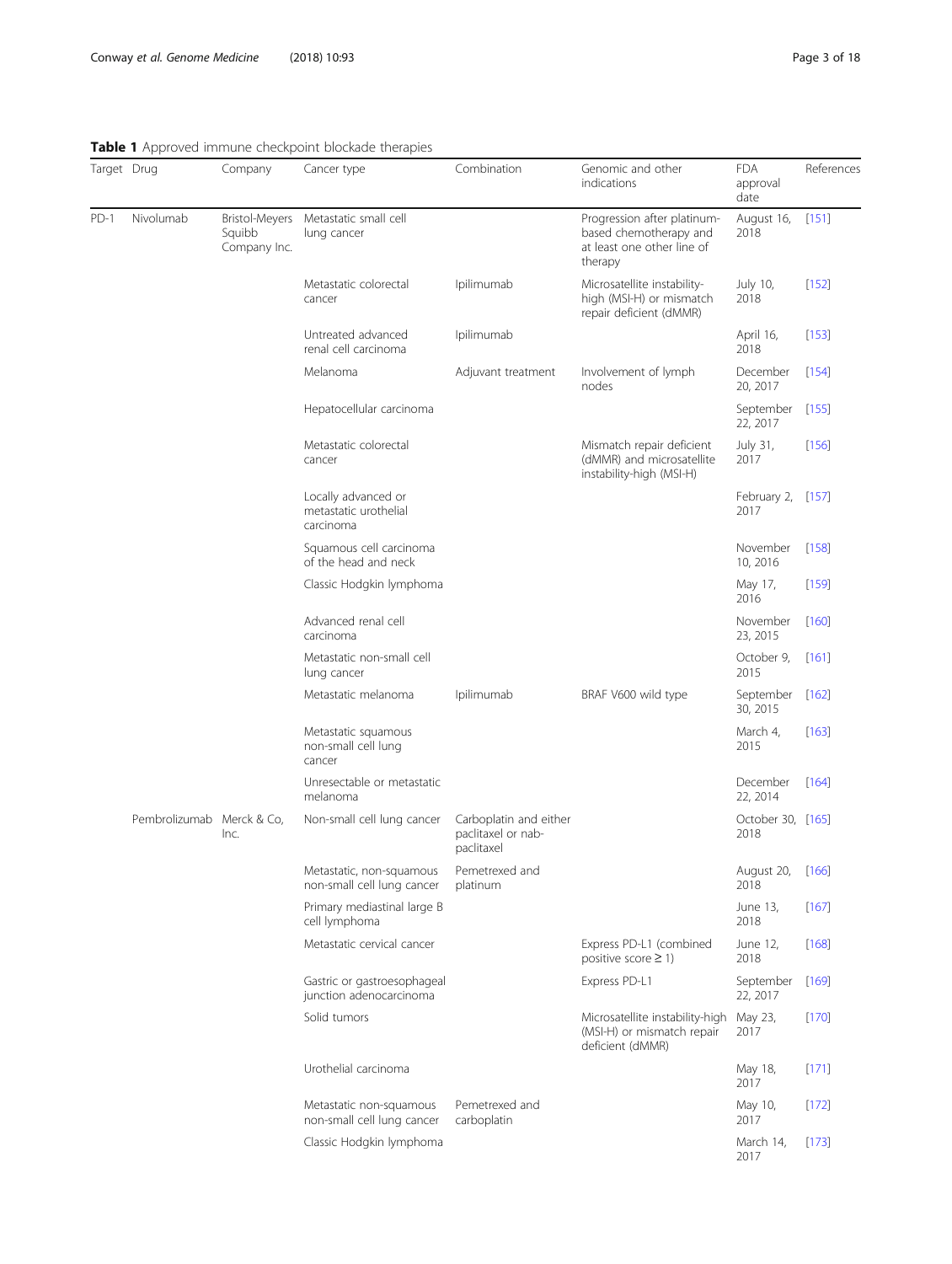| Target Drug |              | Company                                          | Cancer type                                                         | Combination | Genomic and other<br>indications                                                  | <b>FDA</b><br>approval<br>date | References |
|-------------|--------------|--------------------------------------------------|---------------------------------------------------------------------|-------------|-----------------------------------------------------------------------------------|--------------------------------|------------|
|             |              |                                                  | Metastatic non-small cell<br>lung cancer                            |             | Express PD-L1                                                                     | October 24, [174]<br>2016      |            |
|             |              |                                                  | Recurrent or metastatic<br>head and neck squamous<br>cell carcinoma |             |                                                                                   | August 5,<br>2016              | $[175]$    |
|             |              |                                                  | Unresectable or metastatic<br>melanoma                              |             |                                                                                   | December<br>18, 2015           | [176]      |
|             |              |                                                  | Metastatic non-small cell<br>lung cancer                            |             | Express PD-L1                                                                     | October 2,<br>2015             | $[177]$    |
|             |              |                                                  | Unresectable or metastatic<br>melanoma                              |             | Following ipilimumab and,<br>if BRAF V600 mutation<br>positive, a BRAF inhibitor  | September [178]<br>4, 2014     |            |
| PD-L1       | Atezolizumab | Genentech<br>Oncology                            | Metastatic non-small cell<br>lung cancer                            |             |                                                                                   | October 18, [179]<br>2016      |            |
|             |              |                                                  | Locally advanced or<br>metastatic urothelial<br>carcinoma           |             |                                                                                   | May 18,<br>2016                | $[180]$    |
|             | Durvalumab   | AstraZeneca<br>Inc.                              | Stage III non-small cell<br>lung cancer                             |             |                                                                                   | February<br>16, 2018           | $[181]$    |
|             |              |                                                  | Locally advanced or<br>metastatic urothelial<br>carcinoma           |             |                                                                                   | May 1,<br>2017                 | [182]      |
|             | Avelumab     | EMD Serono,<br>Inc.                              | Metastatic Merkel cell<br>carcinoma                                 |             |                                                                                   | March 23,<br>2017              | [183]      |
| CTLA-<br>4  | Ipilimumab   | <b>Bristol-Meyers</b><br>Squibb<br>Company, Inc. | Metastatic colorectal<br>cancer                                     | Nivolumab   | Microsatellite instability-high<br>(MSI-H) or mismatch repair<br>deficient (dMMR) | July 10,<br>2018               | $[152]$    |
|             |              |                                                  | Untreated advanced<br>renal cell carcinoma                          | Nivolumab   |                                                                                   | April 16,<br>2018              | $[153]$    |
|             |              |                                                  | Cutaneous melanoma                                                  |             |                                                                                   | October 28, [184]<br>2015      |            |
|             |              |                                                  | BRAF V600 wild-type,<br>unresectable or<br>metastatic melanoma      | Nivolumab   |                                                                                   | September [162]<br>30, 2015    |            |

# Table 1 Approved immune checkpoint blockade therapies (Continued)

infiltrating lymphocytes (TILs) [\[25](#page-14-0), [26](#page-14-0)]. Furthermore, even when tumor cells express PD-L1, this expression can be spatially heterogeneous within the tumor, allowing for the selection of less immunogenic subpopulations and the potential for resistance [\[27](#page-14-0), [28\]](#page-14-0). TMB and PD-L1 expression are still widely studied and used for clinical stratification of patients [[29,](#page-14-0) [30\]](#page-14-0), but their limitations as predictors for response to ICB highlight the need for additional genomic biomarkers.

Alterations in highly regulated alternative pathways, such as chromatin remodeling and the urea cycle (UC), have also recently been found to affect response to ICB. Loss of function (LoF) mutations in the BAF/PBAF and EZH2-PRC2 chromatin remodeling complexes confer sensitivity to ICB through upregulation of IFNγ-stimulated genes. Additionally, dysregulation of the UC, considered a hallmark of cancer, has been shown to introduce its own mutational spectrum that produces highly immunogenic neoantigens and increased sensitivity to ICB. Tumor extrinsic factors, such as the relative abundance of various gut microbiome bacterial strains or the expression levels of endogenous retroviruses (ERVs), also influence the response to ICB.

The differential effects of cancer-related genes and pathways on the immune system can be leveraged for combination therapy with ICB. For example, mitogenactivated protein kinase (MAPK) inhibition in preclinical mouse models has been observed to increase TILs, IFNγ production, and MHC-I expression, and combination with ICB may be more efficacious than monotherapy. Mechanisms underlying resistance to ICB therapy also need to be considered. For instance, loss of the phosphatase and tensin homolog (PTEN), a common event in glioblastoma, prostate cancer, breast cancer, and melanoma, as well as indoleamine 2,3-dioxygenase 1 (IDO1) expression in the TME of soft tissue sarcomas, elicit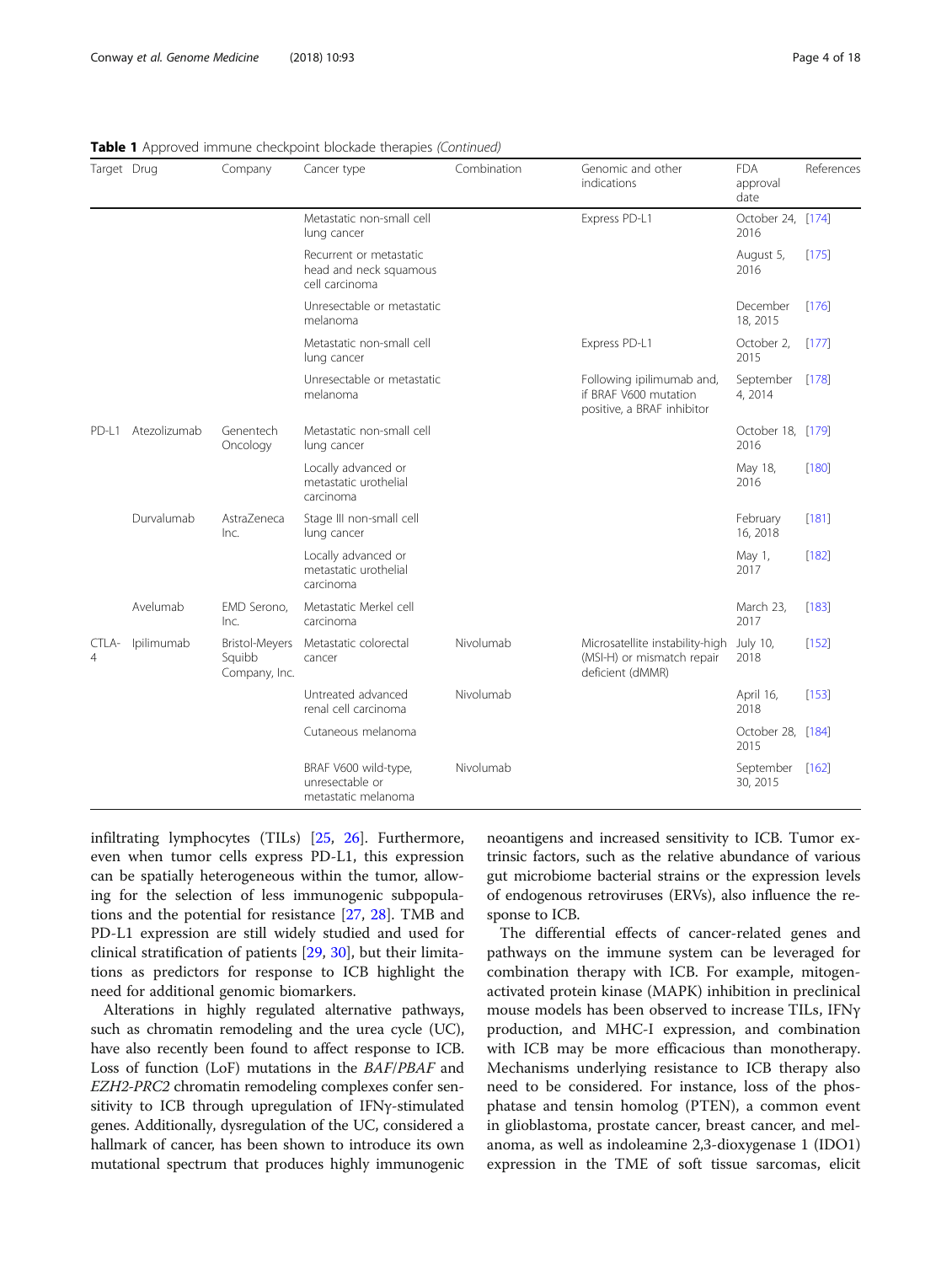<span id="page-4-0"></span>resistance to ICB. In general, advances in mechanistic understanding of response and resistance to ICB and the predictive genomic biomarkers discussed in this review may influence treatment decisions and options. The specific molecular and genetic traits of each tumor should be considered in a cancer type-dependent manner to maximize ICB efficacy.

# Genome-wide determinants of response and resistance

High TMB, along with the associated high neoantigen load it implies, can be predictive of increased T cell activity and an enhanced ICB response. Mutations in DNA damage repair (DDR) pathways can also be informative, with certain DDR signatures linked to high TMB. Importantly, these distinguishing tumor features are most predictive of ICB response when clonal, such that intratumor heterogeneity (ITH) must be incorporated into their assessment as genomic biomarkers (Fig. 2).

# Tumor mutational burden and neoantigen load

TMB and neoantigen load were among the earliest biomarkers of clinical response to ICB and remain widely used. Snyder et al. [\[31\]](#page-14-0) first showed that higher TMB was associated with response to CTLA-4 therapy in metastatic melanoma, which was subsequently validated by Van Allen et al. [\[32](#page-14-0)]. Increased TMB is also associated with response to PD-(L)1 blockade. In desmoplastic melanoma, a rare melanoma subtype that has significantly higher TMB than cutaneous melanomas, Eroglu et al. [[33\]](#page-14-0) observed an exceptional objective response rate (ORR) of 70%, with 32% of patients exhibiting complete response. This response rate is among the highest to PD-(L)1 blockade for all cancer types [\[34](#page-14-0), [35](#page-14-0)]. A higher TMB has been shown to correlate with an increase of cancer neoantigens presented via MHC on cancer cells, which is expected to result in increased levels of TILs [\[21](#page-13-0), [25\]](#page-14-0). Though a vast majority of tumor-specific neoantigens are predicted to originate from subclonal passenger mutations, Miao et al. [[36](#page-14-0)] identified 871 predicted driver neoantigens across 249 tumors in a pan-cancer cohort, eight of which were clonal and occurred recurrently in patients with complete or partial response. These results suggest that T cell response could potentially target all tumor cells.

Despite this, in a separate study, Van Allen et al. [[32](#page-14-0)] leveraged pretreatment transcriptomic data to filter for putative neoantigens, and found that no single neoantigen sequence predicted response to CTLA-4 therapy. Thus, larger cohorts will be required to detect statistically significant associations between individual neoantigens and response. Although the connection between TMB and neoantigen load provides a biological explanation underlying ICB response in TMB-high tumors,



TMB alone does not reliably predict response in all patients [[37](#page-14-0)–[39](#page-14-0)]. Identification of additional genomic factors that influence response are imperative to better understand and predict patient outcomes and refine therapeutic strategies.

# DNA damage repair pathways

Tumors with deficiencies in DDR pathways are less efficient at correcting genetic lesions and are accordingly associated with an increased TMB, neoantigen load, and better response to ICB  $[40-43]$  $[40-43]$  $[40-43]$  $[40-43]$  $[40-43]$ . In metastatic NSCLC,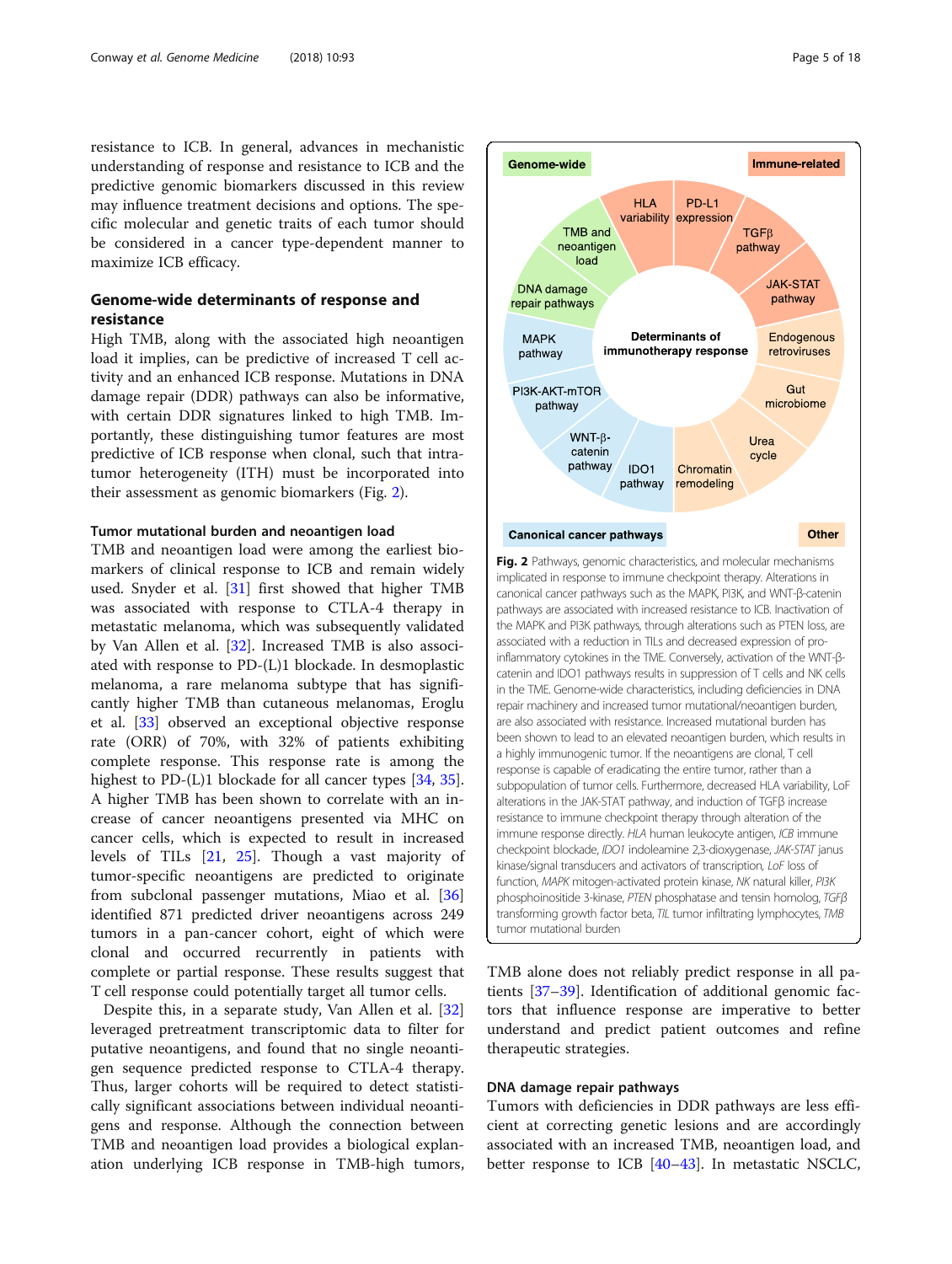Rizvi et al. [\[21\]](#page-13-0) first reported that three TMB-high ICB responders had tumors harboring deleterious mutations in several DNA repair and replication genes, including POLD1, POLE, and MSH2. Analogously, in a metastatic melanoma cohort, Hugo et al. [[25](#page-14-0)] noticed significant enrichment of mutations in the homologous recombination (HR) repair gene BRCA2 in PD-1 blockade responders compared to non-responders. This observation was corroborated in ovarian cancer, with tumors harboring BRCA1/2 alterations having an increased predicted neoantigen load [[44](#page-14-0)]. More recently, a trial of advanced urothelial cancers found that tumors with alterations in DDR pathways responded to ICB at higher rates than DDR wild-type tumors [\[45](#page-14-0)].

Identification of mismatch repair (MMR) deficiencies across 13 tumor types further solidified the significance of genomic alterations in DDR genes as a generalizable biomarker for immunotherapy response [[17](#page-13-0), [46\]](#page-14-0). Le et al. [[46](#page-14-0)] found that patients with germline alterations in MSH2, MSH6, PMS2, and MLH1, consistent with either sporadic MMR-deficient tumors or Lynch syndrome, had similar ORR. Moreover, this similarity held across colorectal, endometrial, gastroesophageal, pancreatic, and prostate cancers. Of note, mutational signatures consisting of trinucleotide substitution patterns generated by underlying mutational processes, such as MMR and HR deficiency, may serve as a proxy for identifying DDR deficiency status in tumors prior to treatment with ICB [[47](#page-14-0), [48](#page-14-0)]. Furthermore, certain signatures associated with increased mutational load, such as MMR deficiency and UV mutagenesis, may also serve as a proxy for elevated TMB, whereas others, such as HR deficiency, may serve as a proxy for genomic instability.

#### Tumor heterogeneity

The effect of ITH on the neoantigen landscape offers an additional explanation for the variability in ICB responses. McGranahan et al. [[49\]](#page-14-0) found increased sensitivity to both PD-1 and CTLA-4 blockade, and improved overall survival (OS), among NSCLC and melanoma patients with tumors harboring low ITH and high clonal neoantigen burden. Riaz et al. [[50\]](#page-14-0) confirmed this finding in a cohort of advanced melanoma patients and reported that higher pretreatment clonal TMB and lower subclonal TMB were associated with increased OS and response to nivolumab. As ITH increases, so does the chance that a tumor contains subclones able to evade the immune system and survive ICB therapy.

# Canonical cancer pathways implicated in response and resistance

Confirming the intricate relationship between immune response and tumor progression, alterations in several canonical oncogenes and tumor suppressors have also recently been associated with response to ICB. The majority of these genes function in the MAPK, PI3K-AKT-mTOR, and WNT-β-catenin pathways, all of which are firmly established as oncogenic signaling pathways with longstanding biological evidence for relevance to tumor formation and evolution. As several of these genes are targets of known inhibitors, any significant associations between these genes and ICB response may be leveraged to inform combination therapies of ICB with such inhibitors.

# MAPK pathway

The MAPK pathway is involved in a number of diverse cellular processes such as proliferation, differentiation, motility, apoptosis, and survival, and its oncogenic role has been well documented [[51](#page-14-0)]. An emerging body of evidence has also identified a role for the MAPK pathway in regulating immune response in the TME. In mouse models, across various cancer histologies, inhibition of the pathway using MAPK/ERK (extracellular signal–regulated kinase) inhibitors (MEKi) resulted in enhanced TILs, IFNγ production, and MHC-I expression, suggesting that combination therapy of MEKi with PD-(L)1 or CTLA-4 blockade may improve response in patients with genomic alterations in the MAPK pathway [[52](#page-14-0)–[54](#page-14-0)]. Interestingly, the MAPK pathway is essential for T cell activation, proliferation, function, and lymphocyte survival, suggesting MEKi might simultaneously impede conventional T cell response [\[55](#page-14-0)]. Work in colon carcinoma mouse models has further demonstrated MEKi to be a double-edged sword: MEKi potentiates T cells in the TME by hindering TCR-driven apoptosis while inhibiting T cell priming in the lymph nodes [\[56](#page-14-0)]. However, Dushyanthen et al. [\[57](#page-14-0)] demonstrated that the T cell agonist antibodies α-4-1BB and α-OX-40 can rescue the adverse effects of MEKi in both mouse and human T cells, but this is dependent on activation of the downstream p38 and JNK pathways.

Co-mutation with MAPK pathway genes is also associated with response to ICB in a cancer type-dependent context. KRAS, a MAPK pathway gene, is one of the most frequent oncogenic drivers in lung adenocarcinoma (LUAC), and its co-mutation with STK11 or TP53 defines genomic subtypes with distinct mutational landscapes and immune profiles [[58](#page-14-0)]. KRAS-mutant LUACs with STK11 mutations experience significantly worse ORR, PFS, and OS compared to LUACs harboring only KRAS mutations. Mutations in STK11 are also significantly associated with PD-L1 negativity in LUACs with intermediate-to-high TMB, regardless of KRAS mutation status, providing a biological explanation for the low response rate in KRAS/STK11-mutant LUACs. Conversely, KRAS-mutant LUACs with mutations in TP53 exhibit an increased ORR and have similar PFS and OS to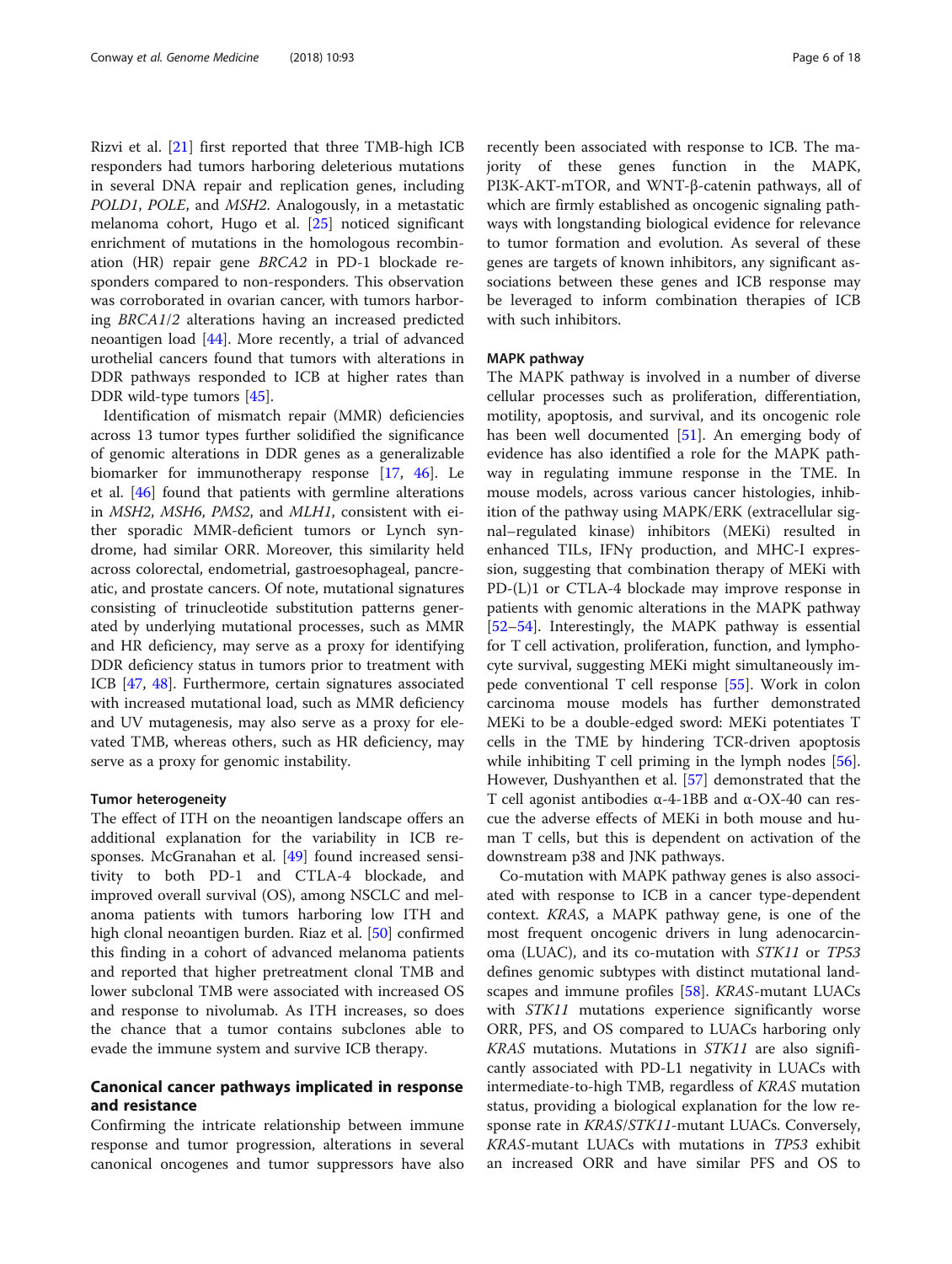KRAS-mutant only LUACs [[58,](#page-14-0) [59\]](#page-14-0). Thus, understanding the co-mutation patterns of driver genes in canonical cancer pathways, such as MAPK, may reveal novel relationships that inform response or resistance to ICB.

# PI3K-AKT-mTOR pathway

The PI3K-AKT-mTOR pathway is a key signal transduction system comprising several oncogenes and is involved in essential cellular processes such as cell survival, proliferation, and differentiation. The negative regulatory protein PTEN functions as a tumor suppressor by dephosphorylating PIP3, a key initiator of the PI3K-AKT-mTOR pathway [\[60](#page-14-0), [61](#page-14-0)]. Loss of PTEN thus results in a constitutively activated PI3K-AKT-mTOR pathway and, consequently, an aberrant growth phenotype [[62](#page-14-0)].

Recent studies have indicated that, in addition to its oncogenic effects, loss of PTEN leads to decreased effector T cell activity in the TME. In prostate mouse models, Toso et al. [[63](#page-14-0)] found that Pten<sup>−</sup> null mice exhibited high levels of infiltration by granulocytic myeloid-derived suppressor cells, which act to exclude CD8+ and NK cells from the TME and reduce their cytotoxic activity. Supporting this finding, Peng et al. [[64\]](#page-14-0) demonstrated that PTEN loss in melanoma cell lines and clinical samples was correlated with increased expression of vascular endothelial growth factor (VEGF) cytokines, which recruit regulatory T cells (Tregs) and other suppressive immune cells to render the TME less permeable to CD8+ effector T cells.

Such reduction in TILs would preclude an effective immune response even in the presence of checkpoint inhibitors, pointing to PTEN loss as a potential indicator of resistance to such therapies. Indeed, the potential ramifications of PTEN loss for successful checkpoint inhibition therapy were illuminated when George et al. [[65\]](#page-14-0) showed that the sole resistant metastatic site in a uterine leiomyosarcoma patient, otherwise extremely responsive to a PD-L1 inhibitor, had experienced biallelic PTEN loss.

It is well-established that PTEN loss, inactivation, or attenuation is a common genetic feature in multiple cancers, with PTEN loss of heterozygosity (LoH) found in more than a quarter of glioblastomas, prostate cancers, breast cancers, and melanomas [[66](#page-14-0)]. Thus, the recent insights regarding the effect of PTEN on response to ICB could make it a widely informative biomarker for therapeutic decision-making.

# WNT–β-catenin pathway

WNT–β-catenin signaling is an evolutionarily conserved growth pathway that plays an essential role in both embryonic development and tissue maintenance in adults, regulating many biological processes, including homeostasis, hematopoiesis, and apoptosis [[67](#page-14-0)]. Aberrancies in

this pathway have been linked to many cancer types, including colorectal cancer, leukemia, melanoma, and breast cancer [\[68](#page-14-0)–[70\]](#page-15-0).

The role of the WNT pathway in cancer development has received a lot of attention, but its interaction with the immune system is also crucial. Spranger et al. [[71](#page-15-0)] showed that T cell infiltration in the TME is inversely associated with intrinsic β-catenin signaling in metastatic melanoma patients. Using gene expression analysis to classify metastatic patients into T cell inflamed and non-T cell inflamed subtypes, Spranger et al. [\[71\]](#page-15-0) found that non-T cell inflamed tumors were enriched with active β-catenin signaling. Mouse models validated this claim: mice constitutively expressing β-catenin exhibited significantly reduced TILs and increased resistance to ICB. Moreover, Spranger et al. [\[71\]](#page-15-0) demonstrated that β-catenin suppresses chemokines needed to recruit DCs to the TME, resulting in reduced T cell priming.

The WNT–β-catenin pathway also influences recruitment of T cells to the TME through regulation of its downstream target, DKK2. In a recent study, Xiao et al. [[72\]](#page-15-0) described how high expression of DKK2 led to the suppression of T cells and NK cells in the TME. Indeed, DKK2 inhibition combined with PD-1 blockade in preclinical mouse models enhanced NK cell and CD8+ T cell cytotoxicity. These findings suggest that alterations known to activate β-catenin signaling should be considered prior to treatment with ICB.

#### IDO1 pathway

Indoleamine 2, 3-dioxygenase 1 (IDO1) is an interferoninducible immune checkpoint that converts tryptophan into kynurenines and is associated with immunosuppression in tumors [\[73](#page-15-0)]. Accumulation of kynurenines promotes activation of several pathways, including the PI3K-AKT-mTOR pathway [\[73](#page-15-0), [74](#page-15-0)]. In a phase II clinical trial testing the combination of pembrolizumab and metronomic cyclophosphamide in 57 soft tissue sarcoma patients, Toulmonde et al. [[75](#page-15-0)] observed tumor shrinkage in just three patients with only one experiencing a partial response, despite over 40% of cases expressing PD-L1 in the TME. Further evaluation found that the majority of sarcomas were infiltrated by M2 macrophages that expressed IDO1, which may explain the lack of response to PD-(L)1 inhibition [[73](#page-15-0)–[75\]](#page-15-0). Unlike M1 macrophages, which are activated through the IFNγ pathway, M2 macrophages are activated via interleukin (IL)-4 and IL-13 expression and are associated with the secretion of distinct cytokines (for example, TGFβ) and chemokines (for example, CCL17, CCL22, CCL24). Expression of IDO1 in the TME evidently limits the activity of PD-(L)1 blockade in a subset of cancers, and activation of this pathway should be tested for prior to administering PD-(L)1 therapy.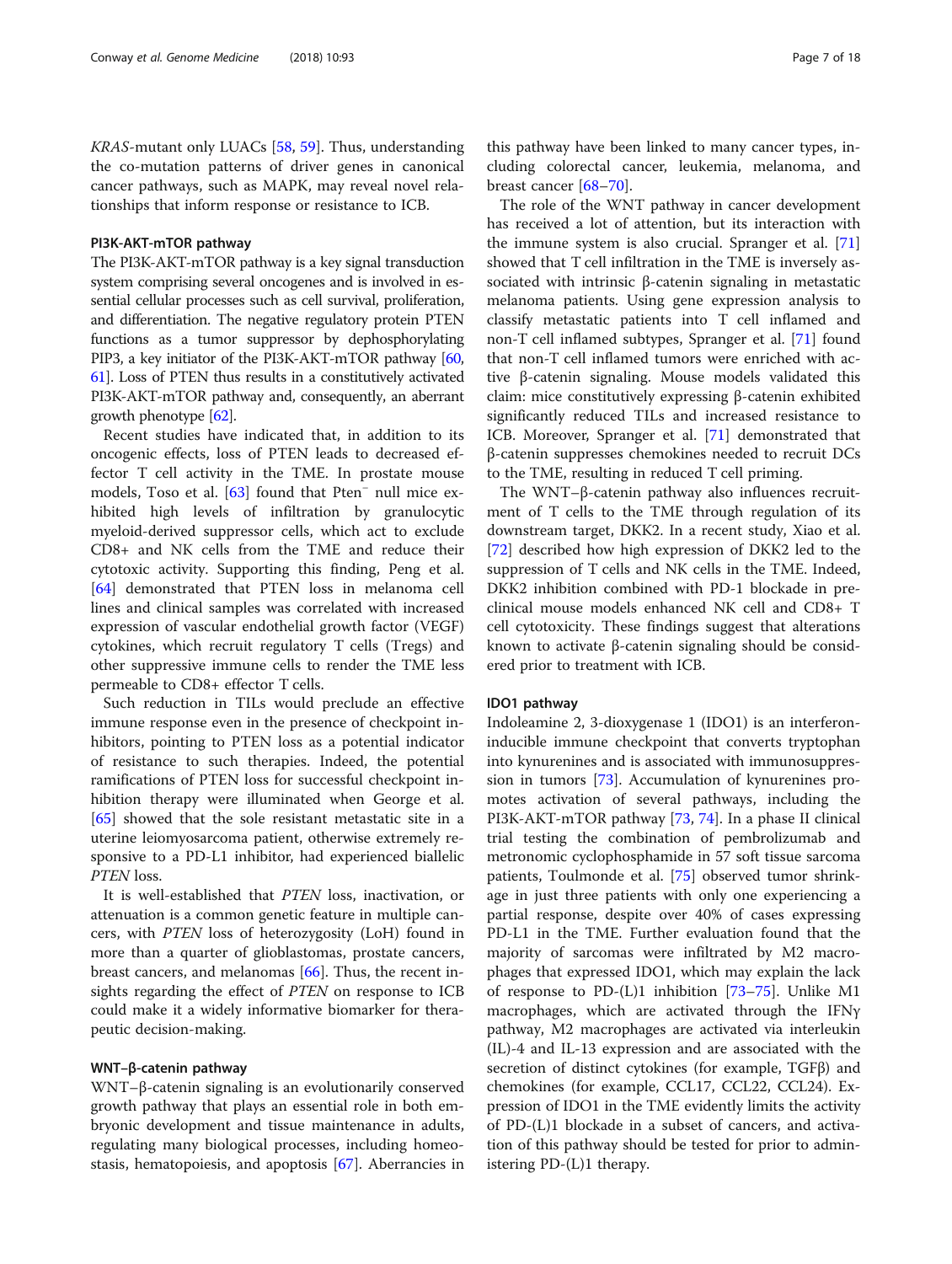# <span id="page-7-0"></span>Immune-related pathways involved in response and resistance

Variability in immune-related pathways also, naturally, affects response to immunotherapy. There has been increased interest in exploring the mechanisms regulating IFNγ propagation and expression of PD-L1 and MHC, especially with respect to the Janus kinase/signal transducers and activators of transcription (JAK-STAT) pathway, human leukocyte antigen (HLA) genes, and transforming growth factor beta (TGFβ) levels. As the downstream effects of these pathways on immune response become clearer, alterations in their comprising genes may help to categorize patients based on the likelihood of ICB response (Fig. 3).

# HLA variability

The MHC-I complex aids in the presentation of cancer neoantigens to CD8+ cells, and variability among the genes encoding it, including B2M and the HLA-I genes (HLA-A, HLA-B, and HLA-C), has been demonstrated to influence ICB response. Zaretsky et al. [\[76](#page-15-0)] reported a treatment-resistant melanoma case possibly explained by a truncation of B2M, which is involved in antigen presentation. A similar case report of a resistant colorectal tumor found LoH in the HLA-C\*08:02 region of tumor cells, which is required for KRAS G12D neoantigen presentation [[77\]](#page-15-0). More generally, phylogenetic analysis by McGranahan et al. [[78\]](#page-15-0) found that HLA LoH alterations are under positive selection in NSCLC tumors. Conversely, increased heterozygosity at HLA-I loci was associated with better survival among advanced cancer patients undergoing ICB, with certain supertypes such as HLA-B44 experiencing significantly better OS than others (for example, HLA-B62) [\[79](#page-15-0)]. The focal nature of HLA LoH, its enrichment in metastatic sites, and subclonal frequencies suggest it may play an important role as a mechanism of immune escape.

Adding another layer of complexity, the MHC-II complex (encoded by HLA-DP, HLA-DM, HLA-DO, HLA-DQ, and HLA-DR) is canonically expressed by professional APCs to present antigens to CD4+ cells, but has also been found to be expressed by some tumor cells and to have an effect on ICB outcomes [[80](#page-15-0)]. An analysis of a classic Hodgkin lymphoma cohort found that increased PD-L1 and MHC-II expression on malignant Hodgkin Reed-Sternberg cells correlated with better PFS in response to PD-1 blockade. Interestingly, Hodgkin Reed-Sternberg cells lacked MHC-I expression in 92% of complete responders [\[81\]](#page-15-0). This suggests an alternative mechanism for ICB via CD4+ cell recognition of tumor antigens. Further highlighting the complex relationship between HLA variability and ICB response, Rodig et al. [\[82](#page-15-0)] recently reported differential effects of response for MHC-I/II in advanced melanoma patients, with MHC-I and MHC-II expression correlating with



anti-CTLA-4 and anti-PD-1 efficacy, respectively. T cells are more likely to be primed for activation in the thymus as a result of CTLA-4 blockade, but their cytotoxic activity still relies on tumor MHC-I expression. Meanwhile, in the absence of tumor MHC-I expression, MHC-II expression functions as a complementary means of activating T-helper cells. This synergistic relationship justifies anti-PD-(L)1/ anti-CTLA-4 combination therapy and highlights the importance of assessing pre-treatment expression levels for both MHC complexes.

# JAK-STAT pathway

The JAK-STAT family of signaling pathways has long been known to play important roles in several immunological functions, with established links between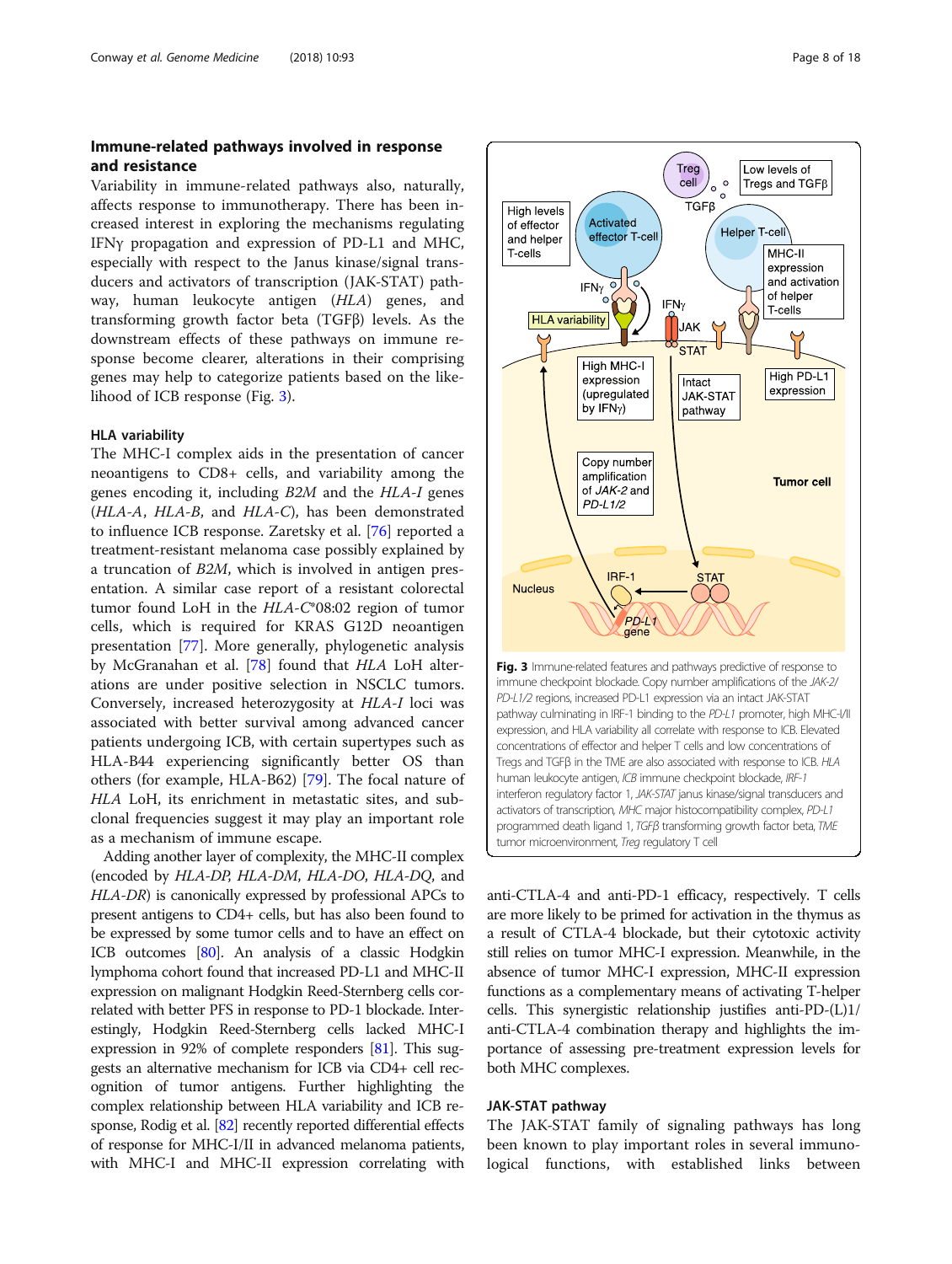JAK-STAT germline mutations and immune-related diseases [\[83](#page-15-0)]. The particular implications of the JAK-STAT pathway in immunotherapy revolve around its role in propagating IFNγ.

Expression of IFNγ results in the upregulation of MHC expression [[84\]](#page-15-0), which increases the likelihood of neoantigen presentation in tumor cells and further boosts anti-tumor immune response. However, IFNγ is a double-edged sword. Separate 2017 studies by Ribas et al. [[83\]](#page-15-0) and Moon et al. [[85\]](#page-15-0) showed that IFNγ exposure in gastric cancer and melanoma cell lines also leads to increased expression of PD-L1 via the JAK-STAT pathway. This immune escape mechanism was corroborated by findings in gastric and ovarian cancer cell lines that stromal CD8+ infiltration levels are correlated with both IFNγ levels and tumor PD-L1 expression [\[86](#page-15-0), [87](#page-15-0)]. Thus, somewhat counterintuitively, TIL secretion of IFNγ can itself induce a negative feedback loop and adaptive resistance by upregulating PD-L1 on tumor cells.

Because IFNγ exposure results in the upregulation of PD-L1, PD-(L)1 blockade therapies are most efficacious when the JAK-STAT pathway is intact or even potentiated. Amplification of chromosomal region 9p24.1, which includes the genes PD-L1, PD-L2, and JAK2, was recently found to be a biomarker for high anti-PD(L)-1 response rate in Hodgkin lymphoma [[88\]](#page-15-0); expression of PD-L1 is augmented in this case, not only directly via amplification of PD-L1 itself, but also indirectly through a more active JAK-STAT pathway. Meanwhile, Manguso et al. [[89\]](#page-15-0) demonstrated via an in vivo CRISPR knockout screen that tumors lacking key elements of the JAK-STAT pathway failed to upregulate MHC-I molecules and were consequently better able to evade immune surveillance. A study of four melanoma patients who experienced relapses following PD-L1 blockade therapy bolstered this finding, as two of the four resistant tumors harbored JAK1 or JAK2 inactivating mutations [[90\]](#page-15-0).

The loss of IFNγ-mediated JAK-STAT signaling has also been shown to contribute to resistance to CTLA-4 blockade. In a cohort of melanoma patients receiving ipilimumab, Gao et al. [[91\]](#page-15-0) found that tumors responding poorly to treatment were enriched for copy number alterations in IFNγ pathway genes compared to responders, including loss of the interferon gamma receptor 1 gene (IFNGR1) and JAK2, and amplification of pathway inhibitors such as SOCS1. Although most of the literature since has focused primarily on JAK1 and JAK2, Van Allen et al. [[32\]](#page-14-0) found that activating somatic and germline mutations in JAK3, which is associated with increased PD-L1 expression in a lung cancer cell line, potentially explained dramatic and repeated responses to PD-L1 blockade in a patient with metastatic LUAC [\[92](#page-15-0)]. Similarly, a CRISPR screen aimed at discovering LoF mutations conferring resistance to ICB identified a novel function for the gene APLNR in modulating the JAK-STAT pathway signal [\[93\]](#page-15-0).

In 2017, Shin et al. [\[90](#page-15-0)] suggested that the presence of JAK1/2 LoF mutations can be a biomarker for resistance to PD-L1 therapy and that patients whose tumors exhibit such mutations would be poor candidates for ICB. Additionally, Luo et al. [\[94\]](#page-15-0) recently reported that JAK1 plays a more indispensable role than JAK2 in IFNγ-induced expression of MHC and PD-L1. Though few specific actionable JAK-STAT variants have been pinpointed, it is clear that any major alterations to this pathway are likely to affect responses to PD-(L)1 and CTLA-4 blockade.

# TGFβ pathway

TGFβ is a cytokine involved in the regulation of development, growth, inflammation, and wound healing, among other biological processes. In the context of cancer, TGFβ has been found to promote an immunosuppressive TME, enhancing the function of Tregs while damping down the activity of cytotoxic lymphocytes and NK cells [[95](#page-15-0)]. Results from recent studies show that levels of TGFβ may serve as a prognostic biomarker for the efficacy of ICB. In a mouse model of colorectal cancer, TGFβ promoted T cell exclusion and a "cold" TME phenotype, and its inhibition led to an enhanced immune response when co-administered with anti-PD-L1 [[96\]](#page-15-0). Similar effects were described in a metastatic urothelial cancer cohort where the TME of non-responders had high levels of TGFβ [[97](#page-15-0)]. Inhibition of TGFβ signaling in conjunction with ICB may be one method of increasing the efficacy of immunotherapy in tumors with an elevated concentration of TGFβ.

In summary, variation in HLA genes and the expression levels of the MHC I/II complexes can shape the anti-tumor response by modulating recognition of tumor antigens by the adaptive immune system. Simultaneously, variation in the JAK-STAT pathway modulates IFNγ and PD-L1 expression levels and consequently TIL cytolytic activity, with high levels of TGFβ potentially hampering this activity. Any alteration disrupting the complex interaction of these pathways can enable tumor immune escape. Therefore, the JAK-STAT pathway, TGFβ pathway, and HLA variability should be analyzed jointly when considering their effect on ICB response.

# Other molecular factors affecting response and resistance

Several pathways not traditionally studied in cancer genomics have been implicated in response to ICB. LoF alterations in chromatin remodeling complex genes are associated with resistance to ICB, while elevated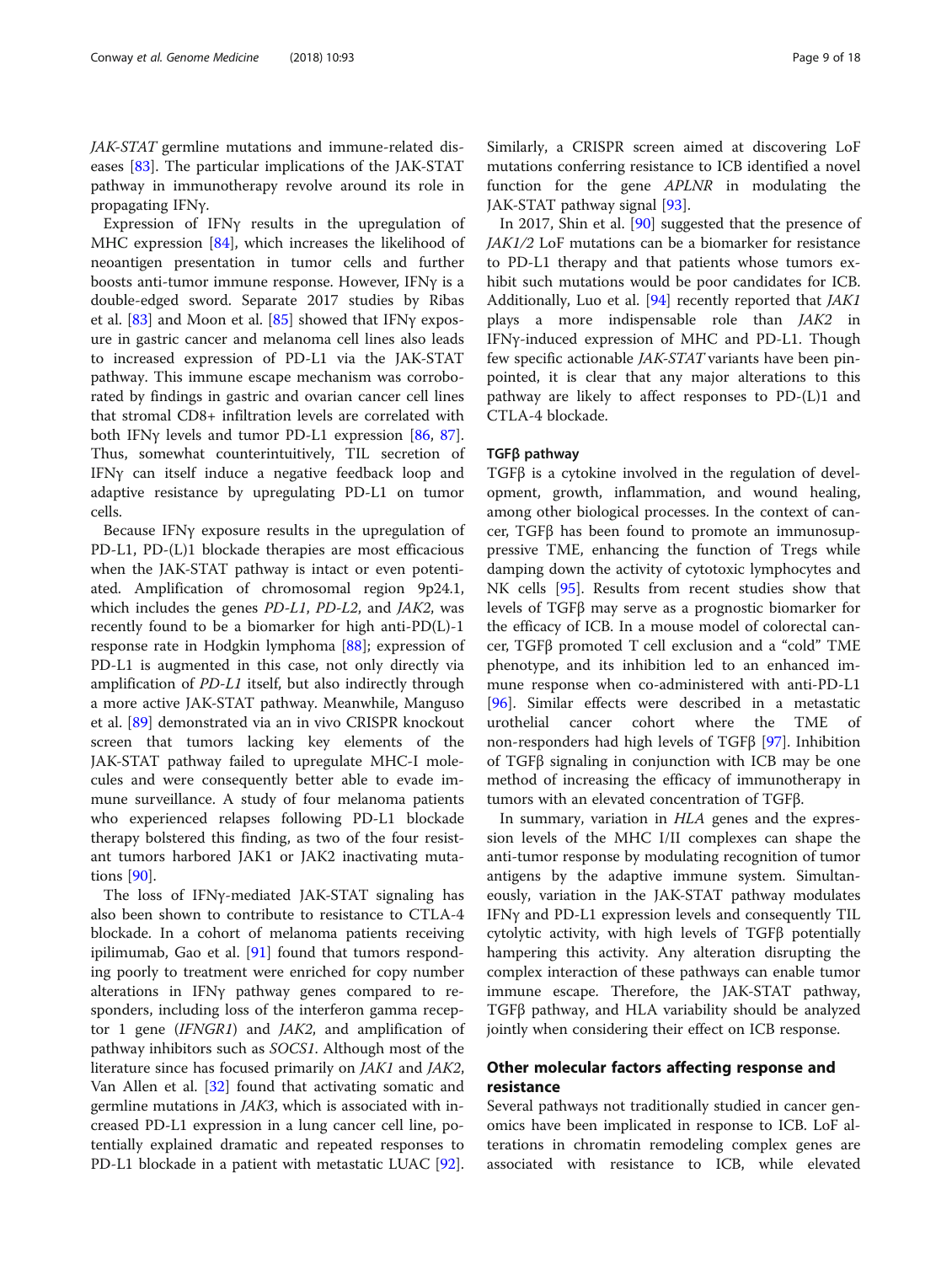expression of endogenous retroviruses and dysregulation of the urea cycle are associated with response. In addition, the relative abundance of certain microbiome species is associated with both response and resistance to ICB.

# Chromatin remodeling

Several recent studies have demonstrated a role for chromatin regulation in response to PD-(L)1 and CTLA-4 blockade. The BRG1-associated factor (BAF) and polybromo-associated BAF (PBAF) complexes, which function as both chromatin remodelers and tumor suppressors, are mutated in more than 20% of human cancers [[98](#page-15-0)–[101](#page-15-0)]. Although both complexes share core subunits, the BAF complex uniquely contains ARID1A/ B, whereas the PBAF complex uniquely contains ARID2, PBRM1, and BRD7. Both clinical and pre-clinical models have revealed that LoF mutations in these unique PBAF complex genes sensitize tumors to PD-1 and CTLA-4 blockade [[102](#page-15-0)–[104](#page-15-0)]. Comparative analysis of expression and chromatin accessibility in Pbrm1-deficient cells also revealed that inactivation of PBRM1 increases the accessibility of promoters and enhancers of IFNγ-inducible genes to transcription factors, which leads to increased expression of such genes and increased TIL levels [[104\]](#page-15-0).

The EZH2–PRC2 chromatin remodeling complex also plays a role in CTLA-4 blockade. Zingg et al. [\[103](#page-15-0)] demonstrated in melanoma mouse models that during treatment with either CTLA-4 or IL-2 blockade, TNF-α production and T cell infiltrate resulted in increased EZH2 expression, silencing tumor cell immunogenicity and antigen presentation. Inactivation of EZH2 in this context produced a synergistic effect with CTLA-4 and IL-2, suppressing tumor growth, which suggests that EZH2 expression may serve as an immune escape mechanism during immunotherapy. The PRC2 subunit of the EZH2–PRC2 complex has been shown to cooperate with PBRM1 on PBAF complexes to repress several IFNγ-stimulated genes, providing a potential explanation as to why loss of PBAF function results in increased IFNγ-inducible gene expression [\[104](#page-15-0), [105\]](#page-15-0).

Another component of the BAF complex, SMARCA4, has also been implicated in driving tumor immunogenicity. In a cohort of small cell carcinoma of the ovary, hypercalcemic type tumors, LoF mutations in SMARCA4 were highly associated with increased levels of TILs and upregulation of PD-L1 [[106](#page-15-0)]. Likewise, inactivating mutations in ARID1A sensitized ovarian tumors to PD-L1 blockade in preclinical mouse models. A proteomic screen revealed that ARID1A interacts with the MMR gene MSH2, and loss of ARID1A resulted in microsatellite instability. Loss of ARID1A was also associated with increased levels of TILs and PD-L1 expression [\[107](#page-15-0)]. Thus, prospective mutational profiling of BAF/PBAF and EZH2–PRC2 complex genes may inform the use of ICB in the absence of other biomarkers (for example, low mutational load).

# Endogenous retroviruses

ERVs represent insertions of viral genetic material from past exogenous retroviral infections and constitute about 10% of the human genome [\[108](#page-15-0)], but are often silenced via epigenetic mechanisms. The use of DNA methyltransferase inhibitors [\[109,](#page-15-0) [110\]](#page-15-0) or histone demethylase ablation [[111\]](#page-15-0) to increase the expression of ERV genes leads to upregulation of double-stranded RNA. Recognized as foreign viral material, such double-stranded RNA primes the innate immune system and can induce tumor cell interferon signaling and apoptosis, suggesting that derepression of ERVs could prove synergistic with ICB [[110](#page-15-0)].

#### Urea cycle dysregulation

The urea cycle (UC) functions to breakdown nitrogencontaining metabolites into urea, and several studies over the past decade have reported altered expression of UC genes in cancer [\[112](#page-15-0)–[114](#page-15-0)]. Leveraging transcriptomic and ICB response data from The Cancer Genome Atlas project and three publically available melanoma studies, Lee et al. [[113\]](#page-15-0) found that tumors with high UC dysregulation, characterized by aberrant expression of UC genes leading to an excess of nitrogen metabolites and resultant bias for purine-to-pyrimidine transversions, were associated with better ICB response. Importantly, the resultant purine-topyrimidine transversion bias was a better predictor of response than TMB in these cohorts. This can be attributed to the finding that the majority of predicted neoantigens are hydrophobic, which is expected to cause stronger immunogenicity. Moving forward, UC gene expression profiles may prove to be a useful, generalizable predictor of response to ICB.

### Gut microbiome

Within the past few years, several studies have made a strong case for a link between gut microbiome composition, profiled using metagenomics, and ICB therapy outcomes. In a cohort of metastatic melanoma patients treated with PD-1 blockade, Gopalakrishnan et al. [\[115](#page-15-0)] identified several features of the patients' gut microbiomes that were associated with response, including significantly higher diversity and relative abundance of Ruminococcaceae in responders and higher abundance of Bacteroidales in non-responders. CD8+ T cell abundance was found to be positively correlated with the abundance of Faecalibacterium and Ruminococcaceae, and germ-free mice receiving fecal transplants from responding patients demonstrated reduced tumor growth before therapy and improved response after therapy.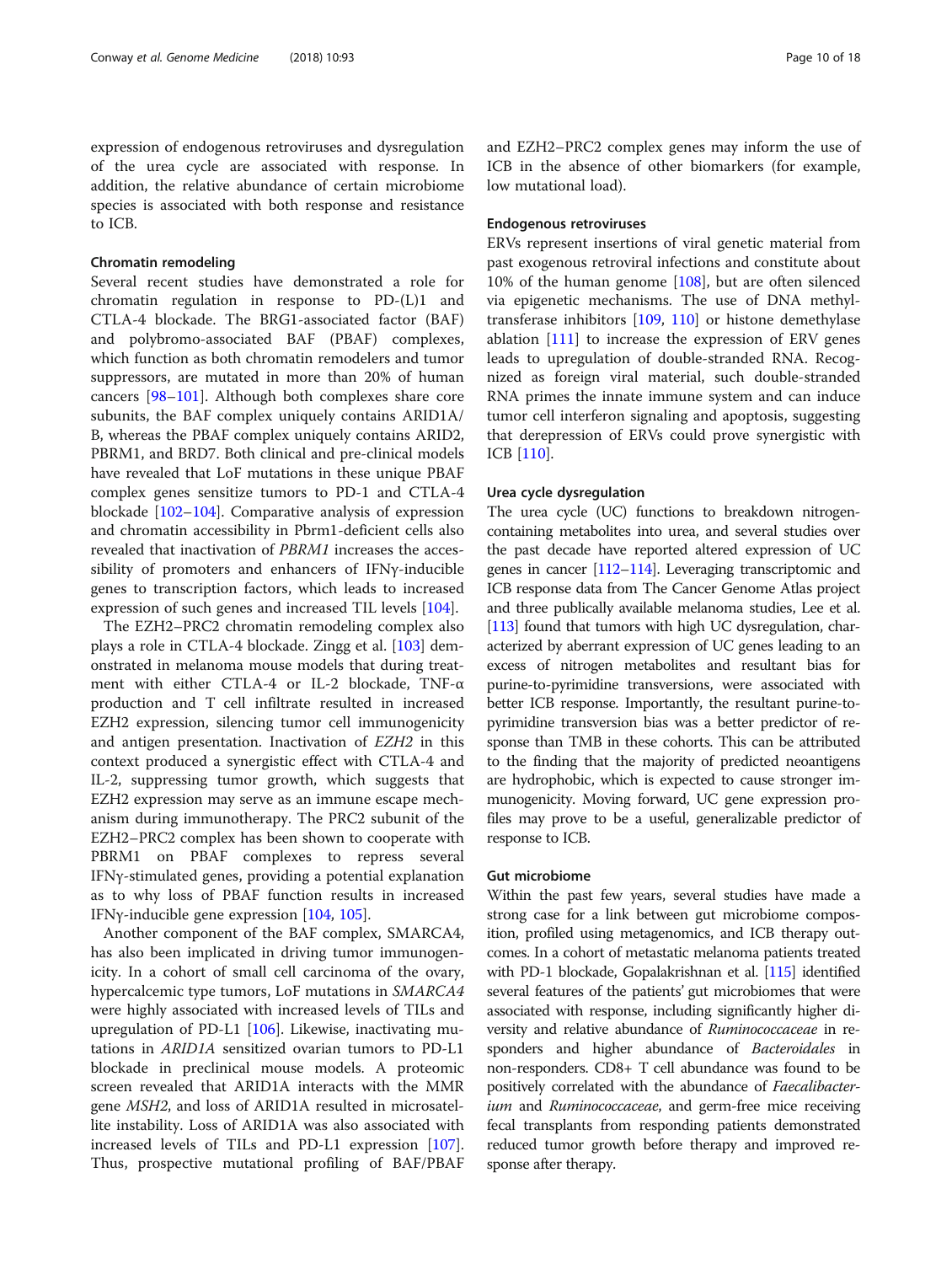More recently, Routy et al. [\[116](#page-15-0)] found that patients with epithelial tumors treated with antibiotics had both shorter PFS and OS; further investigation revealed that the feces of responders were enriched in unclassified and classified Firmicutes, with A. muciniphila emerging as the commensal most often correlated with response. Likewise, Matson et al. [\[117](#page-15-0)] also observed a differential microbiome composition between PD-1 responders and non-responders in a group of metastatic melanoma patients. Further work is needed to prospectively evaluate microbiome profiling of cancer patients for patient stratification. Nevertheless, the microbiome promises to offer an exciting new set of biomarkers for improving ICB efficacy.

Though the diverse set of pathways described in this section are, at first glance, operating in different domains, they have all been demonstrated to play a role in affecting ICB response through modulation of either TIL levels or tumor immunogenicity. The interconnectedness of these apparently disparate biological features demonstrates the need for a holistic approach to stratifying patients, beyond merely one or two biological measurements (Table [2](#page-11-0)).

#### Clinical implications and combination therapies

The growing repertoire of ICB studies that utilize whole-exome, whole-genome, and expression data have enabled highly specific patient stratification based on genomic and molecular aberrations. The results of these studies have shifted the focus from determining whether precision medicine is feasible to determining which biomarkers are most informative when assessing the likelihood for success of checkpoint inhibitors in a particular patient, and how to most effectively transfer this knowledge to clinical settings.

To date, only one biomarker is approved by the Food and Drug Administration (FDA) as an official criterion for ICB. Based on data from the 2015 KEYNOTE-001 trial, high expression of PD-L1 is now a requirement for use of pembrolizumab in NSCLC [\[118](#page-16-0), [119\]](#page-16-0). Moreover, the FDA recently warned of an association between decreased survival and low PD-L1 expression in metastatic urothelial cancer patients who were administered pembrolizumab, which seems to reinforce the idea that high PD-L1 expression serves as a useful pan-cancer biomarker [\[120\]](#page-16-0).

Various gene expression profiles (GEPs) are also being explored as possible predictors for ICB response. Ayers et al. [\[121](#page-16-0)] proposed using one such GEP for a set of immune-related genes to predict anti-PD-1 therapy response in multiple cancer types. Meanwhile, Jiang et al. [[122\]](#page-16-0) studied the relationship between OS and gene expression in treatment-naive patients and identified two GEPs associated with T cell dysfunction and exclusion.

They were then able to leverage these GEPs to predict response to ICB in a separate cohort of melanoma patients, demonstrating their potential translational utility. To account for both the genomic and transcriptomic components of ICB response, Cristescu et al. [\[123](#page-16-0)] combined T cell inflammation GEP scores and TMB to predict response to pembrolizumab in a pan-cancer cohort from four KEYNOTE clinical trials and found that patients scoring high on both indicators had the strongest ORR. More research is needed to assess the stability and transferability of such gene expression biomarkers across cancer types and under different treatments.

Because of the relative cost and complexity involved in procuring and sequencing tumor samples, there has been a recent focus on finding non-invasive biomarkers. Using a blood-based assay to measure blood TMB (bTMB) from plasma circulating tumor DNA (ctDNA) instead of solid tumor, Gandara et al. [[124](#page-16-0)] found bTMB to be moderately positively correlated with TMB in pre-treatment NSCLC patients. Atezolizumab-treated patients with higher bTMB had better OS and improved PFS compared to patients with lower bTMB. The presence of ctDNA in the bloodstream can be informative itself. Lee et al. [[125](#page-16-0)] showed that the absence of ctDNA at baseline, or its tenfold decrease during treatment, was associated with better response and survival in metastatic melanoma patients receiving anti-PD-1 therapy. Chen et al. [\[126](#page-16-0)] suggested a new mechanism for tumor immune evasion via tumor shedding of PD-L1 in exosomes to suppress the immune system in metastatic melanoma patients. Higher pretreatment levels of exosomal PD-L1 were associated with poor response to pembrolizumab, suggesting that exosomal PD-L1 can be used as a biomarker for response to anti-PD-1 therapy.

However, in light of the highly variable responses seen among patients receiving ICB monotherapies—for example, many melanoma, Hodgkin lymphoma, and Merkel cell carcinoma patients do not respond to PD-(L)1 inhibitor monotherapies—treatments involving combinations of several therapies are also being explored [[105](#page-15-0)]. More than 75% of the 1200 clinical trials completed by April 2017 involving PD-(L)1 inhibitors also incorporated alternative treatment modalities, including surgery, chemoradiation, small molecule inhibitors, and other checkpoint inhibitors [[127\]](#page-16-0).

A primary FDA-approved ICB combination therapy involves jointly administered ipilimumab and nivolumab, with recent clinical trials continuing to expand the list of cancer types for which this combination is recommended [[128](#page-16-0), [129\]](#page-16-0). In two studies analyzing anti-PD-(L)1/CTLA-4 combination therapy in NSCLC and SCLC, both of which yielded a higher ORR than PD-(L)1 monotherapy, high TMB was the main indicator for success [[130](#page-16-0), [131](#page-16-0)], possibly explaining why the combination succeeded in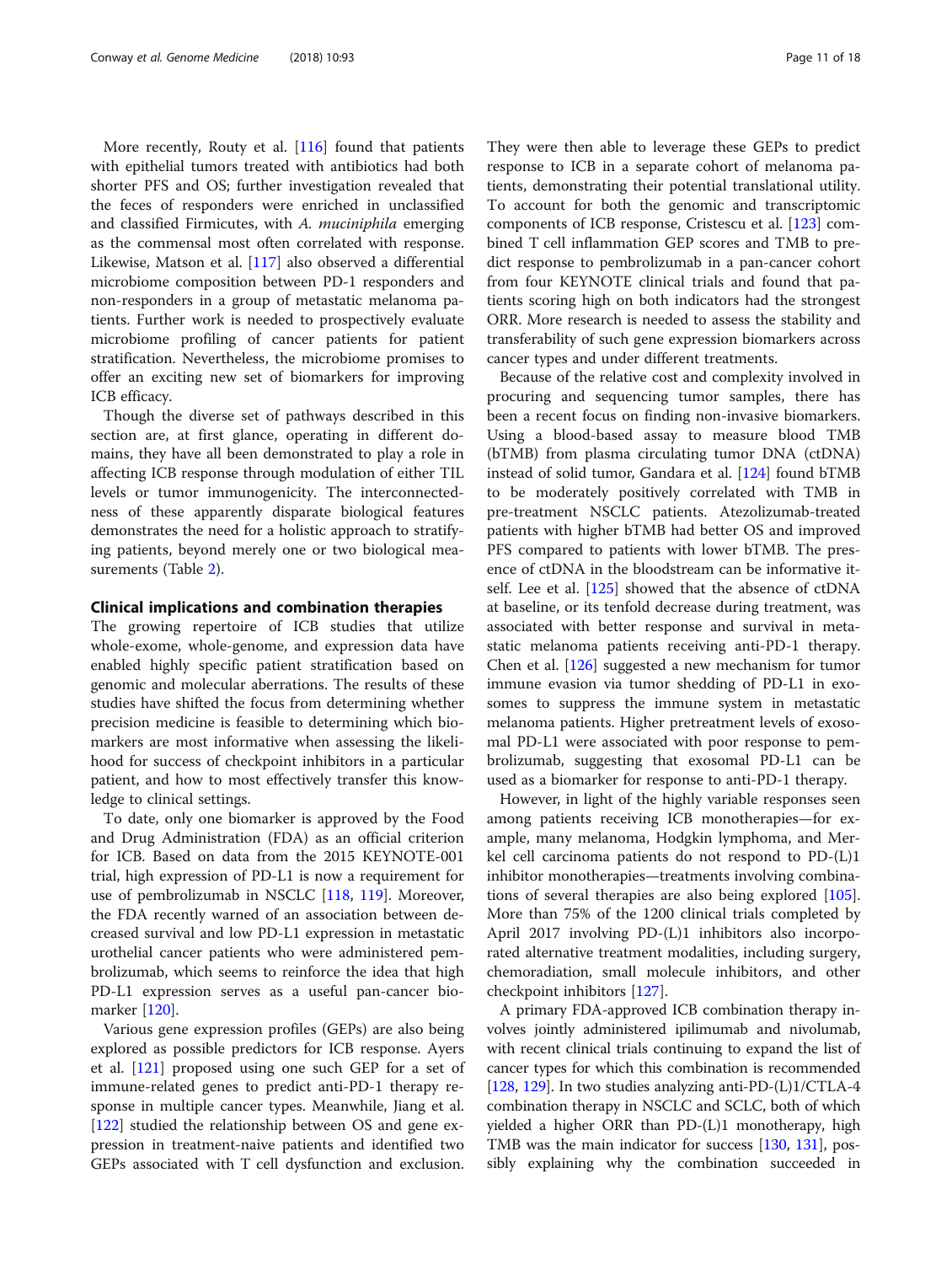# <span id="page-11-0"></span>Table 2 Mechanisms of response and resistance

| Pathway                 | Genes                                                                                      | Mechanism                                                                                                                                                                                                                                                                                                                                                  | References      |
|-------------------------|--------------------------------------------------------------------------------------------|------------------------------------------------------------------------------------------------------------------------------------------------------------------------------------------------------------------------------------------------------------------------------------------------------------------------------------------------------------|-----------------|
| TMB and neoantigen load |                                                                                            | Low mutational load results in lack of antigenic proteins, and increased subclonal<br>mutation/neoantigen loads are associated with poor response                                                                                                                                                                                                          | $[31 - 33, 36]$ |
| DNA damage repair       | $\cdot$ MSH <sub>2</sub><br>$·$ MSH6<br>$\cdot$ PMS2<br>. POLE<br>$-BRCA2$                 | Mutations in DDR genes result in increased TMB and genomic instability, which<br>can result in a highly antigenic and immunogenic tumor                                                                                                                                                                                                                    | $[21, 44 - 46]$ |
| MAPK pathway            | KRAS<br>$\cdot$ STK11<br>$-TP53$                                                           | Oncogenic expression reduces TILs and pro-inflammatory cytokines. Activation of<br>downstream pathways may also play a role in immunotherapy response (for<br>example, p38 and JNK)                                                                                                                                                                        | $[57 - 59]$     |
| PI3K-AKT-mTOR pathway   | $·$ PTEN                                                                                   | Loss of PTEN causes oncogenic expression of PI3K pathway, which reduces TILs                                                                                                                                                                                                                                                                               | $[63 - 66]$     |
| WNT-β-catenin pathway   | $\cdot$ DKK2                                                                               | $\beta$ -catenin suppresses chemokines that recruit DCs to the TME, and activation of<br>DKK2 suppresses T cells and NK cells                                                                                                                                                                                                                              | [71, 72]        |
| IDO1 pathway            | $\cdot$ IDO1                                                                               | Expression of IDO1 promotes activation of the PI3K pathway and immunosuppression                                                                                                                                                                                                                                                                           | $[73 - 75]$     |
| HLA variability         | $-B2M$                                                                                     | Loss of HLA heterozygosity associated with decreased survival, and LoF mutations in<br>antigen presentation genes (for example, B2M) can result in tumor evasion of immune<br>response. Certain HLA supertypes are also associated with improved response (for<br>example, HLA-B44) compared to others (for example, HLA-B62)                              | [76, 78, 79]    |
| JAK-STAT pathway        | $\cdot$ IFNGR1<br>$\cdot$ JAK1<br>$\cdot$ JAK2<br>$\cdot$ JAK3<br>· ALPNR<br>$\cdot$ SOCS1 | Lack of JAK-STAT signaling results in resistance to immunotherapy through suppression<br>of IFNy                                                                                                                                                                                                                                                           | $[88, 90 - 93]$ |
| $TGF\beta$              |                                                                                            | Expression of TGFB enhances the function of Tregs, limiting the infiltration of T cells in<br>the TME. TGFB also downregulates the activity of cytotoxic lymphocytes and NK cells                                                                                                                                                                          | [95, 96]        |
| Chromatin remodeling    | $\cdot$ ARID1A<br>$\cdot$ PBRM1<br>· SMARCA4<br>$-EZH2$                                    | Loss of BAF/PBAF or EZH2-PRC2 complex induces IFNy expression. Naturally, PRC2 interacts<br>with PBRM1 of the PBAF complex to suppress IFNy-stimulated genes                                                                                                                                                                                               | $[103 - 107]$   |
| Endogenous retroviruses |                                                                                            | Upregulation of ERV genes primes the innate immune system. Several epigenetic<br>mechanisms can increase expression of ERV genes, which leads to an elevated<br>abundance of double-stranded RNA, and thus immune response. Such mechanisms<br>include LoF in histone demethylases (for example, LSD1), histone deacetylases, or DNA<br>methyltransferases | $[109 - 111]$   |
| Urea cycle              |                                                                                            | UC dysregulation causes purine-to-pyrimidine transversion mutational bias that generates<br>hydrophobic, highly immunogenic neoantigens                                                                                                                                                                                                                    | $[112 - 114]$   |
| Microbiome              |                                                                                            | Gut microbiome composition affects T cell abundance in TME, and thus response to ICB<br>(for example, higher levels of Ruminococcaceae in responders and higher levels of Bacteroidales<br>in non-responders)                                                                                                                                              | $[115 - 117]$   |

DDR DNA damage repair, ERV endogenous retrovirus, HLA human leukocyte antigen, ICB immune checkpoint blockade, LoF loss of function, MHC major histocompatibility complex, NK natural killer, TIL tumor infiltrating lymphocyte, TMB tumor mutational burden, TME tumor microenvironment, UC urea cycle

MMR-deficient colorectal cancer, which typically exhibits an elevated TMB. However, because anti-CTLA-4 and anti-PD-(L)1 therapies operate through complementary mechanisms at various points in the immune response, the use of TMB as a sole biomarker fails to capture the complexity of response. Thus, consideration of the effect of mutations specifically in immune-related genes and pathways affecting T cell activation and TIL concentration is imperative. Expanding on the idea of targeting multiple checkpoints simultaneously, combinations of PD-(L)1 inhibitors with alternative immune checkpoint inhibitors such as anti-TIM-3 (MBG453, NCT02608268) and anti-LAG-3 (urlumab, NCT02658981) are currently being tested in clinical trials.

Combinations of immune checkpoint therapy with targeted therapy and chemotherapy agents are also being actively investigated. The findings that BRAF and MEK inhibition therapies can lead to increased PD-L1 expression within tumors suggest that the efficacy of such therapies might be augmented by joint administration with PD-(L)1 inhibition [[132](#page-16-0)]. Increased immunogenicity of T cells is a side effect of BRAF, MEK, and VEGF inhibition monotherapies [\[54,](#page-14-0) [133](#page-16-0)–[136](#page-16-0)], with promising early results from trials testing combined VEGF and PD-(L)1 blockade [[137](#page-16-0)]. More recently, results from the KEYNOTE-189 trial indicated that in certain NSCLC patients, the combination of pembrolizumab with standard pemetrexed and platinum-based chemotherapy led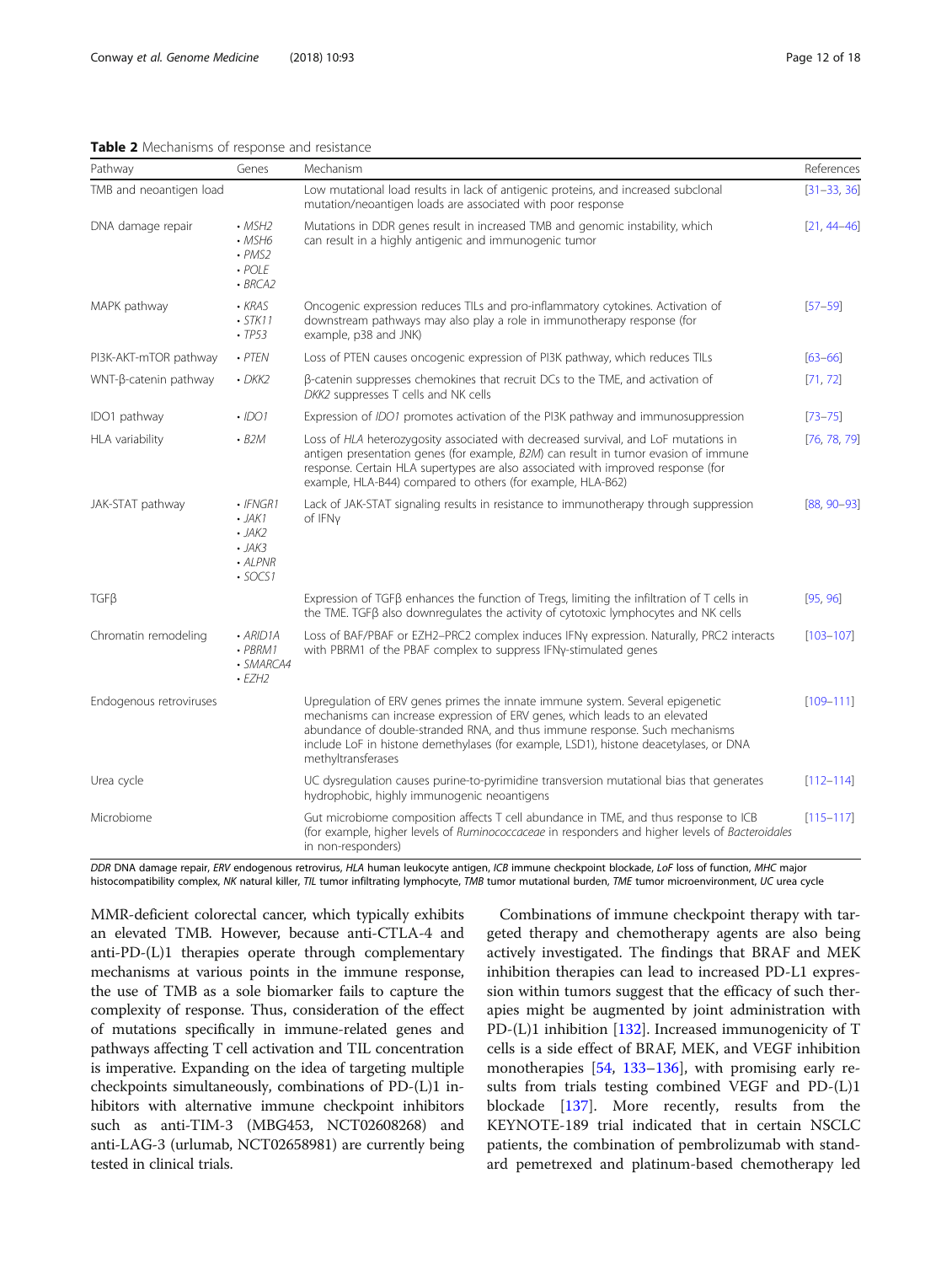to improved OS and PFS [\[127\]](#page-16-0). However, highlighting the complexity and unpredictability of multidrug interactions, in the KEYNOTE-252 clinical trial, which combined pembrolizumab with an IDO1 inhibitor, the dual drug approach did not significantly improve PFS over pembrolizumab monotherapy, and subsequently the trial was halted [\[138](#page-16-0)]. In a recent trial [\[139\]](#page-16-0), MEKi/ anti-PD-L1 combination therapy also failed to meet its primary endpoint in patients with microsatellite-stable/ microsatellite instability-low metastatic colorectal cancer. However, results from clinical trials testing MEKi/ ICB combination therapy in other tumor types have yet to be reported. An increase in adverse effects is also a potential drawback of drug combinations: an early trial combining CTLA-4 and BRAF inhibitors was ended early due to a high rate of hepatic adverse events [[140](#page-16-0)].

Epigenetic therapies are also strong candidates for use alongside ICB. Inhibitors of DNA methyltransferase, histone deacetylase, and histone demethylase (for example, LSD1) play an immunostimulatory role, operating via potentiation of T cells, induction of cytokine production, inhibition of Tregs, or upregulation of antigen presentation [\[141](#page-16-0), [142](#page-16-0)]. Currently, several clinical trials are exploring the possible synergies between ICB and epigenetic inhibitors such as DNA methyltransferase inhibitors 5-azacytidine and histone deacetylase inhibitors Vorinostat, among others [\[141](#page-16-0)].

Finally, combinations of ICB with radiation therapy are also under investigation, based on the theory that a patient's immune system is activated following radiation-induced malignant cell death and subsequent inflammation. This has proven to be the case even at sites distal to the original target of radiation, a phenomenon often referred to as the "abscopal effect" [\[143](#page-16-0)]. The combination of focal radiation with anti-CTLA-4 was recently demonstrated to induce an immune response in chemo-refractory metastatic NSCLC [[144\]](#page-16-0), but in general, more testing is needed to reach a consensus on optimal radiation dosage when utilized in tandem with ICB [\[145](#page-16-0)].

# Conclusions and future directions

The advent of ICB has been a watershed moment in the treatment of cancer. Certain cancers that corresponded to a death sentence a mere two decades ago are now readily treatable in a significant fraction of patients, which in some cases may result in complete remission. Alterations in the pathways and mechanisms described in this review have the potential to join traditional biomarkers such as TMB and PD-L1 expression as ways of stratifying patients to maximize ICB efficacy. Even so, as evidenced by the uncertainty surrounding the heterogeneity of responses across cancer types and even across patients with similar tumors, there are still many aspects of the immune–tumor interaction that have yet to be fully characterized before these new therapies can be applied optimally.

Cytotoxic T cells are not operating in isolation, and the concentrations of other cell types in the TME, such as suppressive Tregs and stimulatory T-helper cells, also affect the efficacy of ICB. Histological analysis to determine TIL levels can inform decision-making, and part of the reason combination therapies have been successful is because immunotherapies can themselves alter the composition of cells infiltrating the tumor: blocking CTLA-4 in particular elicits an increase in COS+ Th1-like CD4 effector cells in the TME [\[146\]](#page-16-0). Additionally, the role the innate immune system plays in potentiating the anti-tumor immune response is more important than previously realized, as demonstrated not only in the context of ERV-induced upregulation of interferon, but also by recent findings regarding the effect of immune checkpoint therapy on NK cells in the TME. Blockade of the T cell immunoreceptor with Ig and ITIM domains (TIGIT) costimulatory receptor, found on both T cells and NK cells, has been found to alleviate NK cell exhaustion and boost the anti-tumor immune response to PD-(L)1 blockade, with NK cell presence in the TME necessary for the effects of TIGIT or PD-(L)1 blockade [[147](#page-16-0)].

Integration of novel methods and technologies into ICB response research will add to an understanding of its biological underpinnings. Wider use of and advances in single cell sequencing will enable a finer mechanistic understanding of the multifactorial interactions affecting T cell activity in the TME. Most studies aimed at finding genomic correlates of response have strictly utilized whole-exome sequencing. However, exomes only capture approximately 1% of the genome, and expanding these analyses into the whole-genome space will enable the identification of relevant alterations in regulatory regions, such as promoters and enhancers, and structural variants [[148](#page-16-0)]. Activation and inactivation of cancer genes is not limited to mutations and structural variants, and incorporating epigenomic data (for example, methylation) also has the potential to reveal further significant biological associations with ICB response. For example, mutational signature analysis in breast cancers revealed that promoter methylation of RAD51C had a similar effect on HR deficiency as biallelic inactivation of  $BRCA1/2$  [\[149\]](#page-16-0). Additionally, long read sequencing technology will enable more accurate identification of alternatively spliced transcripts, which may be associated with response.

Lastly, the genomics underlying the variability in irAEs across patients are also not yet well understood. Though in serious cases irAEs may require early discontinuation of immune checkpoint therapy, they can also serve as a sign of immune potentiation and potentially efficacy. For example, a recent study in NSCLC found that earlier onset of irAEs is associated with higher ORR for PD-(L)1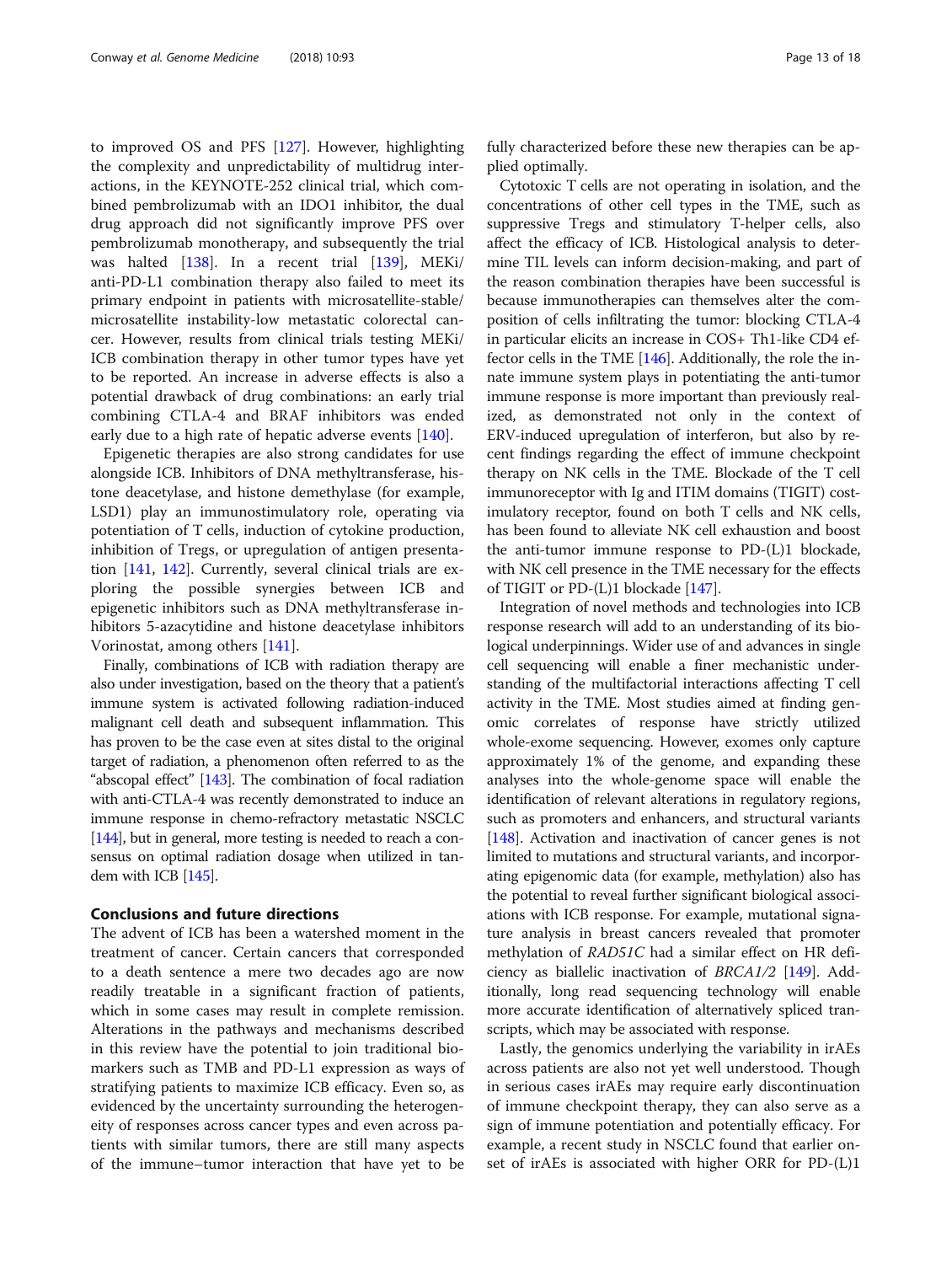<span id="page-13-0"></span>blockade [[150](#page-16-0)]. Understanding whether it will be possible to maintain similar levels of immunotherapy response in such patients while curtailing the incidence of irAEs will require additional exploration at the genomic and molecular levels.

The current resources being invested in checkpoint inhibitor development and clinical trials ensure that our understanding of immunotherapeutic drugs will continue to grow in the near future. It is likely that checkpoint inhibitors will ultimately not prove a silver bullet, but a powerful new arrow in the growing quiver of cancer therapies.

#### Abbreviations

APC: Antigen-presenting cell; BAF: BRG1-associated factor; bTMB: Blood tumor mutational burden; ctDNA: Circulating tumor DNA; CTLA-4: Cytotoxic T lymphocyte-associated antigen 4; DC: Dendritic cell; DDR: DNA damage repair; ERK: Extracellular signal–regulated kinase; ERV: Endogenous retrovirus; FDA: Food and Drug Administration; GEP: Gene expression profile; HLA: Human leukocyte antigen; HR: Homologous recombination; ICB: Immune checkpoint blockade; IDO1: Indoleamine 2,3-dioxygenase 1; irAE: Immune-related adverse effect; ITH: Intratumor heterogeneity; JAK-STAT: Janus kinase/signal transducers and activators of transcription; LoF: Loss of function; LoH: Loss of heterozygosity; LUAC: Lung adenocarcinoma; MAPK: Mitogen-activated protein kinase; MEKi: MAPK/ERK kinase inhibitors; MHC I/II: Major histocompatibility complex class I/II molecules; MMR: Mismatch repair; NK: Natural killer; NSCLC: Non-small cell lung cancer; ORR: Objective response rate; OS: Overall survival; PBAF: Polybromo-associated BAF; PD-(L)1: Programmed death ligand 1; PD-1: Programmed cell death protein 1; PFS: Progression-free survival; PTEN: Phosphatase and tensin homolog; TCR: T cell receptor; TGFβ: Transforming growth factor beta; TIL: Tumor infiltrating lymphocyte; TMB: Tumor mutational burden; TME: Tumor microenvironment; Treg: Regulatory T cell; UC: Urea cycle; VEGF: Vascular endothelial growth factor

#### Funding

We thank the National Institutes of Health (NIH 5T32HG002295-15, NIH R01 CA227388) and Prostate Cancer Foundation–V Foundation Challenge Award for supporting this work.

#### Authors' contributions

SM drafted the section on genome-wide determinants of response and resistance and generated Fig. [2](#page-4-0). HE drafted the sections on WNT-β-catenin and the microbiome. EK generated Figs. [1](#page-1-0) and [3.](#page-7-0) JC and EK drafted all other sections and edited the whole manuscript. All authors read and approved the final manuscript. EVA edited the whole manuscript.

#### Competing interests

The authors declare that they have no competing interests.

#### Publisher's Note

Springer Nature remains neutral with regard to jurisdictional claims in published maps and institutional affiliations.

#### Author details

<sup>1</sup>Department of Medical Oncology, Dana-Farber Cancer Institute, Boston, MA 02215, USA. <sup>2</sup>Broad Institute of Massachusetts Institute of Technology (MIT) and Harvard, Cambridge, MA 02142, USA. <sup>3</sup>Department of Biomedical Informatics, Harvard Medical School, Boston, MA 02215, USA. <sup>4</sup>Department of System and Computer Engineering, Al-Azhar University, Cairo 11751, Egypt.

# Published online: 29 November 2018

# References

1. Tivol EA, Borriello F, Schweitzer AN, Lynch WP, Bluestone JA, Sharpe AH. Loss of CTLA-4 leads to massive lymphoproliferation and fatal multiorgan tissue destruction, revealing a critical negative regulatory role of CTLA-4. Immunity. 1995;3(5):541–7.

- 2. Fife BT, Pauken KE, Eagar TN, Obu T, Wu J, Tang Q, et al. Interactions between PD-1 and PD-L1 promote tolerance by blocking the TCR-induced stop signal. Nat Immunol. 2009;10(11):1185–92.
- 3. Esensten JH, Helou YA, Chopra G, Weiss A, Bluestone JA. CD28 costimulation: from mechanism to therapy. Immunity. 2016;44(5):973–88.
- 4. Krummel MF, Allison JP. CD28 and CTLA-4 have opposing effects on the response of T cells to stimulation. J Exp Med. 1995;182(2):459–65.
- 5. Quezada SA, Peggs KS. Exploiting CTLA-4, PD-1 and PD-L1 to reactivate the host immune response against cancer. Br J Cancer. 2013;108(8):1560–5.
- 6. Brunner MC, Chambers CA, Chan FK, Hanke J, Winoto A, Allison JP. CTLA-4 mediated inhibition of early events of T cell proliferation. J Immunol. 1999; 162(10):5813–20.
- 7. Thibult M-L, Mamessier E, Gertner-Dardenne J, Pastor S, Just-Landi S, Xerri L, et al. PD-1 is a novel regulator of human B-cell activation. Int Immunol. 2013;25(2):129–37.
- 8. Liu Y, Cheng Y, Xu Y, Wang Z, Du X, Li C, et al. Increased expression of programmed cell death protein 1 on NK cells inhibits NK-cell-mediated antitumor function and indicates poor prognosis in digestive cancers. Oncogene. 2017;36(44):6143–53.
- 9. Freeman GJ, Long AJ, Iwai Y, Bourque K, Chernova T, Nishimura H, et al. Engagement of the PD-1 immunoinhibitory receptor by a novel B7 family member leads to negative regulation of lymphocyte activation. J Exp Med. 2000;192(7):1027–34.
- 10. Brown JA, Dorfman DM, Ma F-R, Sullivan EL, Munoz O, Wood CR, et al. Blockade of programmed death-1 ligands on dendritic cells enhances T cell activation and cytokine production. J Immunol. 2003;170(3):1257–66.
- 11. Iwai Y, Ishida M, Tanaka Y, Okazaki T, Honjo T, Minato N. Involvement of PD-L1 on tumor cells in the escape from host immune system and tumor immunotherapy by PD-L1 blockade. Proc Natl Acad Sci U S A. 2002;99(19): 12293–7.
- 12. Topalian SL, Drake CG, Pardoll DM. Targeting the PD-1/B7-H1 (PD-L1) pathway to activate anti-tumor immunity. Curr Opin Immunol. 2012;2:207–12.
- 13. Hodi FS, O'Day SJ, McDermott DF, Weber RW, Sosman JA, Haanen JB, et al. Improved survival with ipilimumab in patients with metastatic melanoma. N Engl J Med. 2010;363(8):711–23.
- 14. Sharma P, Allison JP. The future of immune checkpoint therapy. Science. 2015;348(6230):56–61.
- 15. Massard C, Gordon MS, Sharma S, Rafii S, Wainberg ZA, Luke J, et al. Safety and efficacy of durvalumab (MEDI4736), an anti-programmed cell death ligand-1 immune checkpoint inhibitor, in patients with advanced urothelial bladder cancer. J Clin Oncol. 2016;34(26):3119–25.
- 16. Powles T, Durán I, van der Heijden MS, Loriot Y, Vogelzang NJ, De Giorgi U, et al. Atezolizumab versus chemotherapy in patients with platinum-treated locally advanced or metastatic urothelial carcinoma (IMvigor211): a multicentre, open-label, phase 3 randomised controlled trial. Lancet. 2018; 391(10122):748–57.
- 17. Le DT, Uram JN, Wang H, Bartlett BR, Kemberling H, Eyring AD, et al. PD-1 blockade in tumors with mismatch-repair deficiency. N Engl J Med. 2015; 372(26):2509–20.
- 18. Larkin J, Chiarion-Sileni V, Gonzalez R, Grob JJ, Cowey CL, Lao CD, et al. Combined nivolumab and ipilimumab or monotherapy in untreated melanoma. N Engl J Med. 2015;373(1):23–34.
- 19. Topalian SL, Hodi FS, Brahmer JR, Gettinger SN, Smith DC, McDermott DF, et al. Safety, activity, and immune correlates of anti-PD-1 antibody in cancer. N Engl J Med. 2012;366(26):2443–54.
- 20. Tarhini A. Immune-mediated adverse events associated with ipilimumab CTLA-4 blockade therapy: the underlying mechanisms and clinical management. Scientifica (Cairo). 2013;2013:857519.
- 21. Rizvi NA, Hellmann MD, Snyder A, Kvistborg P, Makarov V, Havel JJ, et al. Mutational landscape determines sensitivity to PD-1 blockade in non-small cell lung cancer. Science. 2015;348(6230):124–8.
- 22. Taube JM, Klein A, Brahmer JR, Xu H, Pan X, Kim JH, et al. Association of PD-1, PD-1 ligands, and other features of the tumor immune microenvironment with response to anti-PD-1 therapy. Clin Cancer Res. 2014;20(19):5064–74.
- 23. Gandini S, Massi D, Mandalà M. PD-L1 expression in cancer patients receiving anti PD-1/PD-L1 antibodies: a systematic review and meta-analysis. Crit Rev Oncol Hematol. 2016;100:88–98.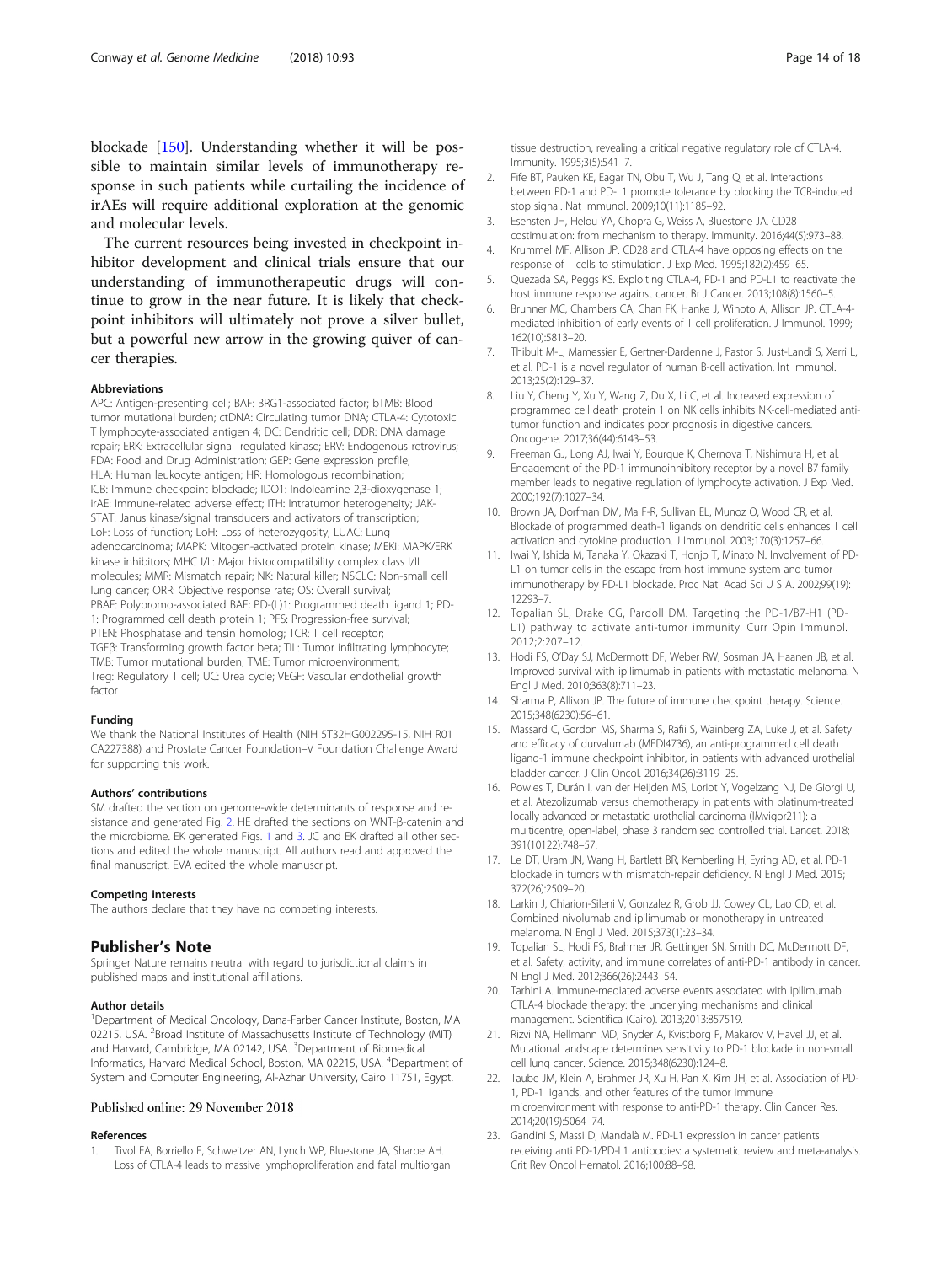- <span id="page-14-0"></span>24. Kluger HM, Zito CR, Turcu G, Baine MK, Zhang H, Adeniran A, et al. PD-L1 studies across tumor types, its differential expression and predictive value in patients treated with immune checkpoint inhibitors. Clin Cancer Res. 2017; 23(15):4270–9.
- 25. Hugo W, Zaretsky JM, Sun L, Song C, Moreno BH, Hu-Lieskovan S, et al. Genomic and transcriptomic features of response to anti-PD-1 therapy in metastatic melanoma. Cell. 2017;168(3):542.
- 26. Konishi J, Yamazaki K, Azuma M, Kinoshita I, Dosaka-Akita H, Nishimura M. B7-H1 expression on non-small cell lung cancer cells and its relationship with tumor-infiltrating lymphocytes and their PD-1 expression. Clin Cancer Res. 2004;10(15):5094–100.
- 27. Madore J, Vilain RE, Menzies AM, Kakavand H, Wilmott JS, Hyman J, et al. PD-L1 expression in melanoma shows marked heterogeneity within and between patients: implications for anti-PD-1/PD-L 1 clinical trials. Pigment Cell Melanoma Res. 2015;28(3):245–53.
- 28. Dunn GP, Bruce AT, Ikeda H, Old LJ, Schreiber RD. Cancer immunoediting: from immunosurveillance to tumor escape. Nat Immunol. 2002;3(11):991–8.
- 29. Rizvi H, Sanchez-Vega F, La K, Chatila W, Jonsson P, Halpenny D, et al. Molecular determinants of response to anti-programmed cell death (PD)-1 and anti-programmed death-ligand 1 (PD-L1) blockade in patients with non-small-cell lung cancer profiled with targeted next-generation sequencing. J Clin Oncol. 2018;36(7):633–41.
- 30. Hellmann MD, Ciuleanu T-E, Pluzanski A, Lee JS, Otterson GA, Audigier-Valette C, et al. Nivolumab plus ipilimumab in lung cancer with a high tumor mutational burden. N Engl J Med. 2018;378(22):2093–104.
- 31. Snyder A, Makarov V, Merghoub T, Yuan J, Zaretsky JM, Desrichard A, et al. Genetic basis for clinical response to CTLA-4 blockade in melanoma. N Engl J Med. 2014;371(23):2189–99.
- 32. Van Allen EM, Miao D, Schilling B, Shukla SA, Blank C, Zimmer L, et al. Genomic correlates of response to CTLA-4 blockade in metastatic melanoma. Science. 2015;350(6257):207–11.
- 33. Eroglu Z, Zaretsky JM, Hu-Lieskovan S, Kim DW, Algazi A, Johnson DB, et al. High response rate to PD-1 blockade in desmoplastic melanomas. Nature. 2018;553(7688):347–50.
- 34. Ansell SM, Lesokhin AM, Borrello I, Halwani A, Scott EC, Gutierrez M, et al. PD-1 blockade with nivolumab in relapsed or refractory Hodgkin's lymphoma. N Engl J Med. 2015;372(4):311–9.
- 35. Nghiem PT, Bhatia S, Lipson EJ, Kudchadkar RR, Miller NJ, Annamalai L, et al. PD-1 blockade with pembrolizumab in advanced merkel-cell carcinoma. N Engl J Med. 2016;374(26):2542–52.
- 36. Miao D, Margolis CA, Vokes NI, Liu D, Taylor-Weiner A, Wankowicz SM, et al. Genomic correlates of response to immune checkpoint blockade in microsatellite-stable solid tumors. Nat Genet. 2018;50(9):1271–81.
- 37. Riaz N, Morris L, Havel JJ, Makarov V, Desrichard A, Chan TA. The role of neoantigens in response to immune checkpoint blockade. Int Immunol. 2016;28(8):411–9.
- 38. Ott PA, Hu Z, Keskin DB, Shukla SA, Sun J, Bozym DJ, et al. An immunogenic personal neoantigen vaccine for patients with melanoma. Nature. 2017; 547(7662):217–21.
- 39. Carreno BM, Magrini V, Becker-Hapak M, Kaabinejadian S, Hundal J, Petti AA, et al. Cancer immunotherapy. A dendritic cell vaccine increases the breadth and diversity of melanoma neoantigen-specific T cells. Science. 2015; 348(6236):803–8.
- 40. Kim H, Jen J, Vogelstein B, Hamilton SR. Clinical and pathological characteristics of sporadic colorectal carcinomas with DNA replication errors in microsatellite sequences. Am J Pathol. 1994;145(1):148–56.
- 41. Lengauer C, Kinzler KW, Vogelstein B. Genetic instabilities in human cancers. Nature. 1998;396(6712):643–9.
- 42. Dolcetti R, Viel A, Doglioni C, Russo A, Guidoboni M, Capozzi E, et al. High prevalence of activated intraepithelial cytotoxic T lymphocytes and increased neoplastic cell apoptosis in colorectal carcinomas with microsatellite instability. Am J Pathol. 1999;154(6):1805–13.
- 43. Smyrk TC, Watson P, Kaul K, Lynch HT. Tumor-infiltrating lymphocytes are a marker for microsatellite instability in colorectal carcinoma. Cancer. 2001; 91(12):2417–22.
- 44. Strickland KC, Howitt BE, Shukla SA, Rodig S, Ritterhouse LL, Liu JF, et al. Association and prognostic significance of BRCA1/2-mutation status with neoantigen load, number of tumor-infiltrating lymphocytes and expression of PD-1/PD-L1 in high grade serous ovarian cancer. Oncotarget. 2016;7(12):13587–98.
- 45. Teo MY, Seier K, Ostrovnaya I, Regazzi AM, Kania BE, Moran MM, et al. Alterations in DNA damage response and repair genes as potential marker

of clinical benefit from PD-1/PD-l1 blockade in advanced urothelial cancers. J Clin Oncol. 2018;36(17):1685–94.

- 46. Le DT, Durham JN, Smith KN, Wang H, Bartlett BR, Aulakh LK, et al. Mismatch repair deficiency predicts response of solid tumors to PD-1 blockade. Science. 2017;357(6349):409–13.
- 47. Alexandrov LB, Nik-Zainal S, Wedge DC, Aparicio SAJR, Behjati S, Biankin AV, et al. Signatures of mutational processes in human cancer. Nature. 2013; 500(7463):415–21.
- 48. Kim ST, Cristescu R, Bass AJ, Kim K-M, Odegaard JI, Kim K, et al. Comprehensive molecular characterization of clinical responses to PD-1 inhibition in metastatic gastric cancer. Nat Med. 2018;24(9):1449–58.
- 49. McGranahan N, Furness AJS, Rosenthal R, Ramskov S, Lyngaa R, Saini SK, et al. Clonal neoantigens elicit T cell immunoreactivity and sensitivity to immune checkpoint blockade. Science. 2016;351(6280):1463–9.
- 50. Riaz N, Havel JJ, Makarov V, Desrichard A, Urba WJ, Sims JS, et al. Tumor and microenvironment evolution during immunotherapy with nivolumab. Cell. 2017;171(4):934–49 e16.
- 51. Dhillon AS, Hagan S, Rath O, Kolch W. MAP kinase signalling pathways in cancer. Oncogene. 2007;26(22):3279–90.
- 52. Loi S, Dushyanthen S, Beavis PA, Salgado R, Denkert C, Savas P, et al. RAS/ MAPK activation is associated with reduced tumor-infiltrating lymphocytes in triple-negative breast cancer: therapeutic cooperation between MEK and PD-1/PD-L1 immune checkpoint inhibitors. Clin Cancer Res. 2016;22(6): 1499–509.
- 53. Hu-Lieskovan S, Mok S, Homet Moreno B, Tsoi J, Robert L, Goedert L, et al. Improved antitumor activity of immunotherapy with BRAF and MEK inhibitors in BRAF(V600E) melanoma. Sci Transl Med. 2015;7(279):279ra41.
- 54. Liu L, Mayes PA, Eastman S, Shi H, Yadavilli S, Zhang T, et al. The BRAF and MEK inhibitors dabrafenib and trametinib: effects on immune function and in combination with immunomodulatory antibodies targeting PD-1, PD-L1, and CTLA-4. Clin Cancer Res. 2015;21(7):1639–51.
- 55. D'Souza WN, Chang C-F, Fischer AM, Li M, Hedrick SM. The Erk2 MAPK regulates CD8 T cell proliferation and survival. J Immunol. 2008;181(11): 7617–29.
- 56. Ebert PJR, Cheung J, Yang Y, McNamara E, Hong R, Moskalenko M, et al. MAP kinase inhibition promotes T cell and anti-tumor activity in combination with PD-L1 checkpoint blockade. Immunity. 2016;44(3):609–21.
- 57. Dushyanthen S, Teo ZL, Caramia F, Savas P, Mintoff CP, Virassamy B, et al. Agonist immunotherapy restores T cell function following MEK inhibition improving efficacy in breast cancer. Nat Commun. 2017;8(1):606.
- 58. Skoulidis F, Byers LA, Diao L, Papadimitrakopoulou VA, Tong P, Izzo J, et al. Co-occurring genomic alterations define major subsets of KRAS-mutant lung adenocarcinoma with distinct biology, immune profiles, and therapeutic vulnerabilities. Cancer Discov. 2015;5(8):860–77.
- 59. Skoulidis F, Goldberg ME, Greenawalt DM, Hellmann MD, Awad MM, Gainor JF, et al. Mutations and PD-1 inhibitor resistance in mutant lung adenocarcinoma. Cancer Discov. 2018;8(7):822–35.
- 60. Maehama T, Dixon JE. The tumor suppressor, PTEN/MMAC1, dephosphorylates the lipid second messenger, phosphatidylinositol 3,4,5 trisphosphate. J Biol Chem. 1998;273(22):13375–8.
- 61. Liu P, Cheng H, Roberts TM, Zhao JJ. Targeting the phosphoinositide 3 kinase pathway in cancer. Nat Rev Drug Discov. 2009;8:627–44.
- 62. Keniry M, Parsons R. The role of PTEN signaling perturbations in cancer and in targeted therapy. Oncogene. 2008;27(41):5477–85.
- 63. Toso A, Revandkar A, Di Mitri D, Guccini I, Proietti M, Sarti M, et al. Enhancing chemotherapy efficacy in Pten-deficient prostate tumors by activating the senescence-associated antitumor immunity. Cell Rep. 2014; 9(1):75–89.
- 64. Peng W, Chen JQ, Liu C, Malu S, Creasy C, Tetzlaff MT, et al. Loss of PTEN promotes resistance to T cell-mediated immunotherapy. Cancer Discov. 2016;6(2):202–16.
- 65. George S, Miao D, Demetri GD, Adeegbe D, Rodig SJ, Shukla S, et al. Loss of PTEN is associated with resistance to anti-PD-1 checkpoint blockade therapy in metastatic uterine leiomyosarcoma. Immunity. 2017;46(2):197–204.
- 66. Millis SZ, Ikeda S, Reddy S, Gatalica Z, Kurzrock R. Landscape of phosphatidylinositol-3-kinase pathway alterations across 19 784 diverse solid tumors. JAMA Oncol. 2016;2(12):1565–73.
- 67. Kahn M. Can we safely target the WNT pathway? Nat Rev Drug Discov. 2014;13(7):513–32.
- 68. Anastas JN, Moon RT. WNT signalling pathways as therapeutic targets in cancer. Nat Rev Cancer. 2013;13(1):11–26.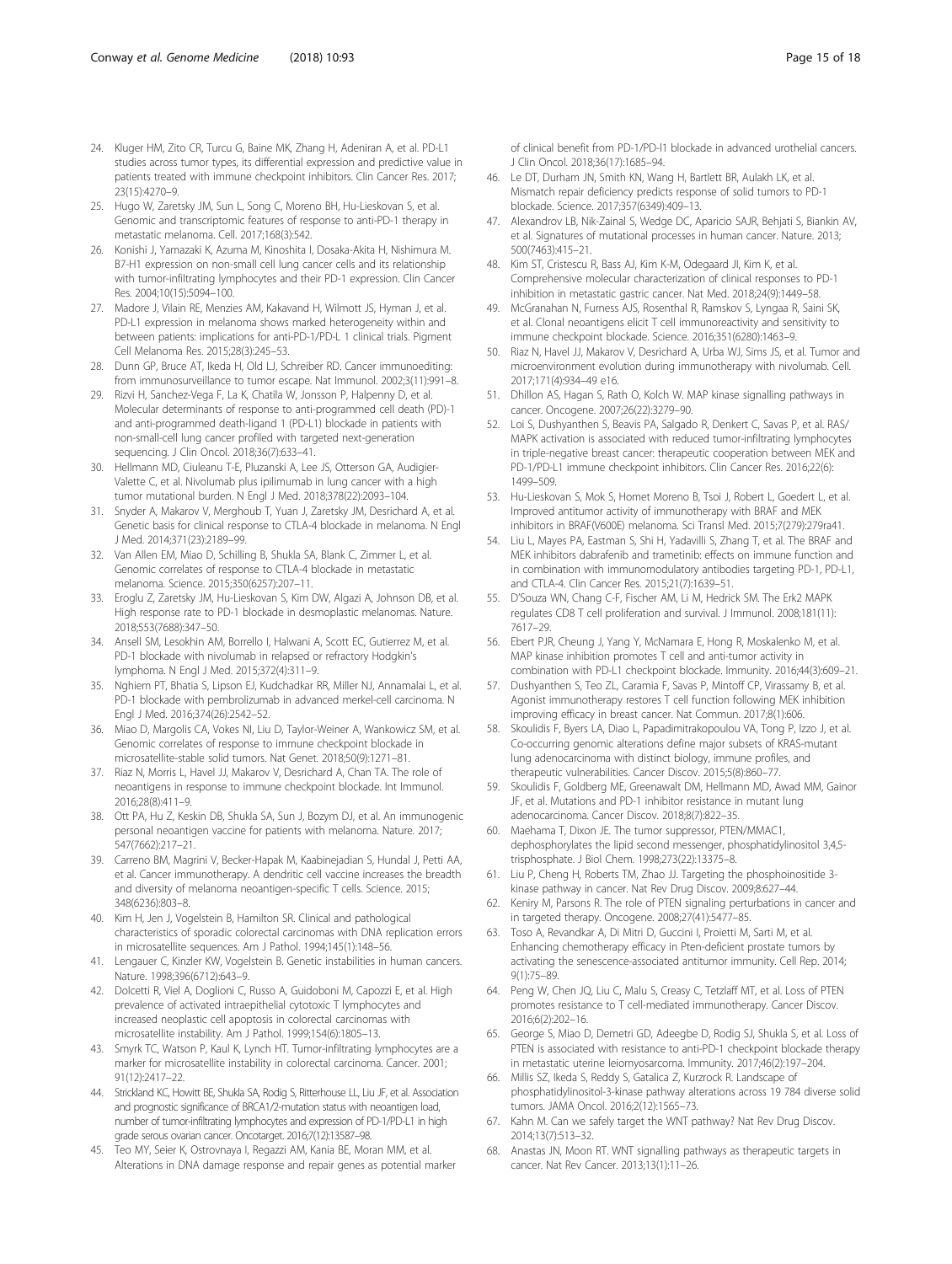- <span id="page-15-0"></span>69. Zhan T, Rindtorff N, Boutros M. Wnt signaling in cancer. Oncogene. 2017; 36(11):1461–73.
- 70. Pai SG, Carneiro BA, Mota JM, Costa R, Leite CA, Barroso-Sousa R, et al. Wnt/ beta-catenin pathway: modulating anticancer immune response. J Hematol Oncol. 2017;10(1):101.
- 71. Spranger S, Bao R, Gajewski TF. Melanoma-intrinsic β-catenin signalling prevents anti-tumour immunity. Nature. 2015;523(7559):231–5.
- 72. Xiao Q, Wu J, Wang W-J, Chen S, Zheng Y, Yu X, et al. DKK2 imparts tumor immunity evasion through β-catenin-independent suppression of cytotoxic immune-cell activation. Nat Med. 2018;24(3):262–70.
- Munn DH, Mellor AL. IDO in the tumor microenvironment: inflammation, counter-regulation, and tolerance. Trends Immunol. 2016;37(3):193–207.
- 74. Li F, Zhang R, Li S, Liu J. IDO1: an important immunotherapy target in cancer treatment. Int Immunopharmacol. 2017;47:70–7.
- 75. Toulmonde M, Penel N, Adam J, Chevreau C, Blay J-Y, Le Cesne A, et al. Use of PD-1 targeting, macrophage infiltration, and IDO pathway activation in sarcomas: a phase 2 clinical trial. JAMA Oncol. 2018;4(1):93–7.
- 76. Zaretsky JM, Garcia-Diaz A, Shin DS, Escuin-Ordinas H, Hugo W, Hu-Lieskovan S, et al. Mutations associated with acquired resistance to PD-1 blockade in melanoma. N Engl J Med. 2016;375(9):819–29.
- 77. Tran E, Robbins PF, Lu Y-C, Prickett TD, Gartner JJ, Jia L, et al. T-cell transfer therapy targeting mutant KRAS in cancer. N Engl J Med. 2016;375(23):2255–62.
- 78. McGranahan N, Rosenthal R, Hiley CT, Rowan AJ, Watkins TBK, Wilson GA, et al. Allele-specific HLA loss and immune escape in lung cancer evolution. Cell. 2017;171(6):1259–71 e11.
- 79. Chowell D, Morris LGT, Grigg CM, Weber JK, Samstein RM, Makarov V, et al. Patient HLA class I genotype influences cancer response to checkpoint blockade immunotherapy. Science. 2018;359(6375):582–7.
- 80. Johnson DB, Estrada MV, Salgado R, Sanchez V, Doxie DB, Opalenik SR, et al. Melanoma-specific MHC-II expression represents a tumour-autonomous phenotype and predicts response to anti-PD-1/PD-L1 therapy. Nat Commun. 2016;7:10582.
- 81. Roemer MGM, Redd RA, Cader FZ, Pak CJ, Abdelrahman S, Ouyang J, et al. Major histocompatibility complex class ii and programmed death ligand 1 expression predict outcome after programmed death 1 blockade in classic Hodgkin lymphoma. J Clin Oncol. 2018;36(10):942–50.
- 82. Rodig SJ, Gusenleitner D, Jackson DG, Gjini E, Giobbie-Hurder A, Jin C, et al. MHC proteins confer differential sensitivity to CTLA-4 and PD-1 blockade in untreated metastatic melanoma. Sci Transl Med. 2018;10(450). doi: [https://](https://doi.org/10.1126/scitranslmed.aar3342) [doi.org/10.1126/scitranslmed.aar3342](https://doi.org/10.1126/scitranslmed.aar3342).
- 83. Garcia-Diaz A, Shin DS, Moreno BH, Saco J, Escuin-Ordinas H, Rodriguez GA, et al. Interferon receptor signaling pathways regulating PD-L1 and PD-L2 expression. Cell Rep. 2017;19(6):1189–201.
- 84. Boehm U, Klamp T, Groot M, Howard JC. Cellular responses to interferon-γ. Annu Rev Immunol. 1997;15(1):749–95.
- 85. Moon JW, Kong S-K, Kim BS, Kim HJ, Lim H, Noh K, et al. IFNy induces PD-L1 overexpression by JAK2/STAT1/IRF-1 signaling in EBV-positive gastric carcinoma. Sci Rep. 2017;7(1):17810.
- 86. Mimura K, Teh JL, Okayama H, Shiraishi K, Kua L-F, Koh V, et al. PD-L1 expression is mainly regulated by interferon gamma associated with JAK-STAT pathway in gastric cancer. Cancer Sci. 2018;109(1):43–53.
- 87. Abiko K, Matsumura N, Hamanishi J, Horikawa N, Murakami R, Yamaguchi K, et al. IFN-γ from lymphocytes induces PD-L1 expression and promotes progression of ovarian cancer. Br J Cancer. 2015;112(9):1501–9.
- Goodman AM, Piccioni D, Kato S, Boichard A, Wang H-Y, Frampton G, et al. Prevalence of PDL1 amplification and preliminary response to immune checkpoint blockade in solid tumors. JAMA Oncol. 2018;4(9):1237–44.
- 89. Manguso RT, Pope HW, Zimmer MD, Brown FD, Yates KB, Miller BC, et al. In vivo CRISPR screening identifies Ptpn2 as a cancer immunotherapy target. Nature. 2017;547(7664):413–8.
- 90. Shin DS, Zaretsky JM, Escuin-Ordinas H, Garcia-Diaz A, Hu-Lieskovan S, Kalbasi A, et al. Primary resistance to PD-1 blockade mediated by JAK1/2 mutations. Cancer Discov. 2017;7(2):188–201.
- 91. Gao J, Shi LZ, Zhao H, Chen J, Xiong L, He Q, et al. Loss of IFN-γ pathway genes in tumor cells as a mechanism of resistance to anti-CTLA-4 therapy. Cell. 2016;167(2):397–404 e9.
- 92. Van Allen EM, Golay HG, Liu Y, Koyama S, Wong K, Taylor-Weiner A, et al. Long-term benefit of PD-L1 blockade in lung cancer associated with JAK3 activation. Cancer Immunol Res. 2015;3(8):855–63.
- 93. Patel SJ, Sanjana NE, Kishton RJ, Eidizadeh A, Vodnala SK, Cam M, et al. Identification of essential genes for cancer immunotherapy. Nature. 2017; 548(7669):537–42.
- 94. Luo N, Formisano L, Gonzalez-Ericsson PI, Sanchez V, Dean PT, Opalenik SR, et al. Melanoma response to anti-PD-L1 immunotherapy requires JAK1 signaling, but not JAK2. Oncoimmunology. 2018;7(6):e1438106.
- 95. Najafi M, Farhood B, Mortezaee K. Contribution of regulatory T cells to cancer: a review. J Cell Physiol. 2018. <https://doi.org/10.1002/jcp.27553>.
- 96. Tauriello DVF, Palomo-Ponce S, Stork D, Berenguer-Llergo A, Badia-Ramentol J, Iglesias M, et al. TGFβ drives immune evasion in genetically reconstituted colon cancer metastasis. Nature. 2018;554(7693):538–43.
- 97. Mariathasan S, Turley SJ, Nickles D, Castiglioni A, Yuen K, Wang Y, et al. TGFβ attenuates tumour response to PD-L1 blockade by contributing to exclusion of T cells. Nature. 2018;554(7693):544–8.
- 98. Shain AH, Pollack JR. The spectrum of SWI/SNF mutations, ubiquitous in human cancers. PLoS One. 2013;8(1):e55119.
- 99. Kadoch C, Hargreaves DC, Hodges C, Elias L, Ho L, Ranish J, et al. Proteomic and bioinformatic analysis of mammalian SWI/SNF complexes identifies extensive roles in human malignancy. Nat Genet. 2013;45(6):592–601.
- 100. Wang X, Haswell JR, Roberts CWM. Molecular pathways: SWI/SNF (BAF) complexes are frequently mutated in cancer--mechanisms and potential therapeutic insights. Clin Cancer Res. 2014;20(1):21–7.
- 101. Miao D, Margolis CA, Gao W, Voss MH, Li W, Martini DJ, et al. Genomic correlates of response to immune checkpoint therapies in clear cell renal cell carcinoma. Science. 2018;359(6377):801–6.
- 102. Pan D, Kobayashi A, Jiang P, Ferrari de Andrade L, Tay RE, Luoma AM, et al. A major chromatin regulator determines resistance of tumor cells to T cellmediated killing. Science. 2018;359(6377):770–5.
- 103. Zingg D, Arenas-Ramirez N, Sahin D, Rosalia RA, Antunes AT, Haeusel J, et al. The histone methyltransferase Ezh2 controls mechanisms of adaptive resistance to tumor immunotherapy. Cell Rep. 2017;20(4):854–67.
- 104. Shu X-S, Zhao Y, Sun Y, Zhong L, Cheng Y, Zhang Y, et al. The epigenetic modifier PBRM1 restricts the basal activity of the innate immune system by repressing retinoic acid-inducible gene-I-like receptor signalling and is a potential prognostic biomarker for colon cancer. J Pathol. 2018;244(1):36–48.
- 105. Abou El Hassan M, Huang K, MBK E, Zhao M, Song L, Yu T, et al. Cancer cells hijack PRC2 to modify multiple cytokine pathways. PLoS One. 2015;10(6):e0126466.
- 106. Jelinic P, Ricca J, Van Oudenhove E, Olvera N, Merghoub T, Levine DA, et al. Immune-active microenvironment in small cell carcinoma of the ovary, hypercalcemic type: rationale for immune checkpoint blockade. J Natl Cancer Inst. 2018;110(7):787–90.
- 107. Shen J, Ju Z, Zhao W, Wang L, Peng Y, Ge Z, et al. ARID1A deficiency promotes mutability and potentiates therapeutic antitumor immunity unleashed by immune checkpoint blockade. Nat Med. 2018;24(5):556–62.
- 108. Strick R, Strissel PL, Baylin SB, Chiappinelli KB. Unraveling the molecular pathways of DNA-methylation inhibitors: human endogenous retroviruses induce the innate immune response in tumors. Oncoimmunology. 2016; 5(5):e1122160.
- 109. Chiappinelli KB, Strissel PL, Desrichard A, Li H, Henke C, Akman B, et al. Inhibiting DNA methylation causes an interferon response in cancer via dsRNA including endogenous retroviruses. Cell. 2017;169(2):361.
- 110. Cañadas I, Thummalapalli R, Kim JW, Kitajima S, Jenkins RW, Christensen CL, et al. Tumor innate immunity primed by specific interferon-stimulated endogenous retroviruses. Nat Med. 2018;24(8):1143–50.
- 111. Sheng W, LaFleur MW, Nguyen TH, Chen S, Chakravarthy A, Conway JR, et al. LSD1 ablation stimulates anti-tumor immunity and enables checkpoint blockade. Cell. 2018;174(3):549–63 e19.
- 112. Chaerkady R, Harsha HC, Nalli A, Gucek M, Vivekanandan P, Akhtar J, et al. A quantitative proteomic approach for identification of potential biomarkers in hepatocellular carcinoma. J Proteome Res. 2008;7(10):4289–98.
- 113. Lee JS, Adler L, Karathia H, Carmel N, Rabinovich S, Auslander N, et al. Urea cycle dysregulation generates clinically relevant genomic and biochemical signatures. Cell. 2018;174(6):1559–70 e22.
- 114. Syed N, Langer J, Janczar K, Singh P, Lo Nigro C, Lattanzio L, et al. Epigenetic status of argininosuccinate synthetase and argininosuccinate lyase modulates autophagy and cell death in glioblastoma. Cell Death Dis. 2013;4:e458.
- 115. Gopalakrishnan V, Wargo JA. Gut microbiome modulates response to anti-PD-1 immunotherapy in melanoma patients. Science. 2017;4236:1–16.
- 116. Routy B, Le Chatelier E, Derosa L, Duong CPM, Alou MT, Daillère R, et al. Gut microbiome influences efficacy of PD-1-based immunotherapy against epithelial tumors. Science. 2018;359(6371):91–7.
- 117. Matson V, Fessler J, Bao R, Chongsuwat T, Zha Y, Alegre M-L, et al. The commensal microbiome is associated with anti-PD-1 efficacy in metastatic melanoma patients. Science. 2018;359(6371):104–8.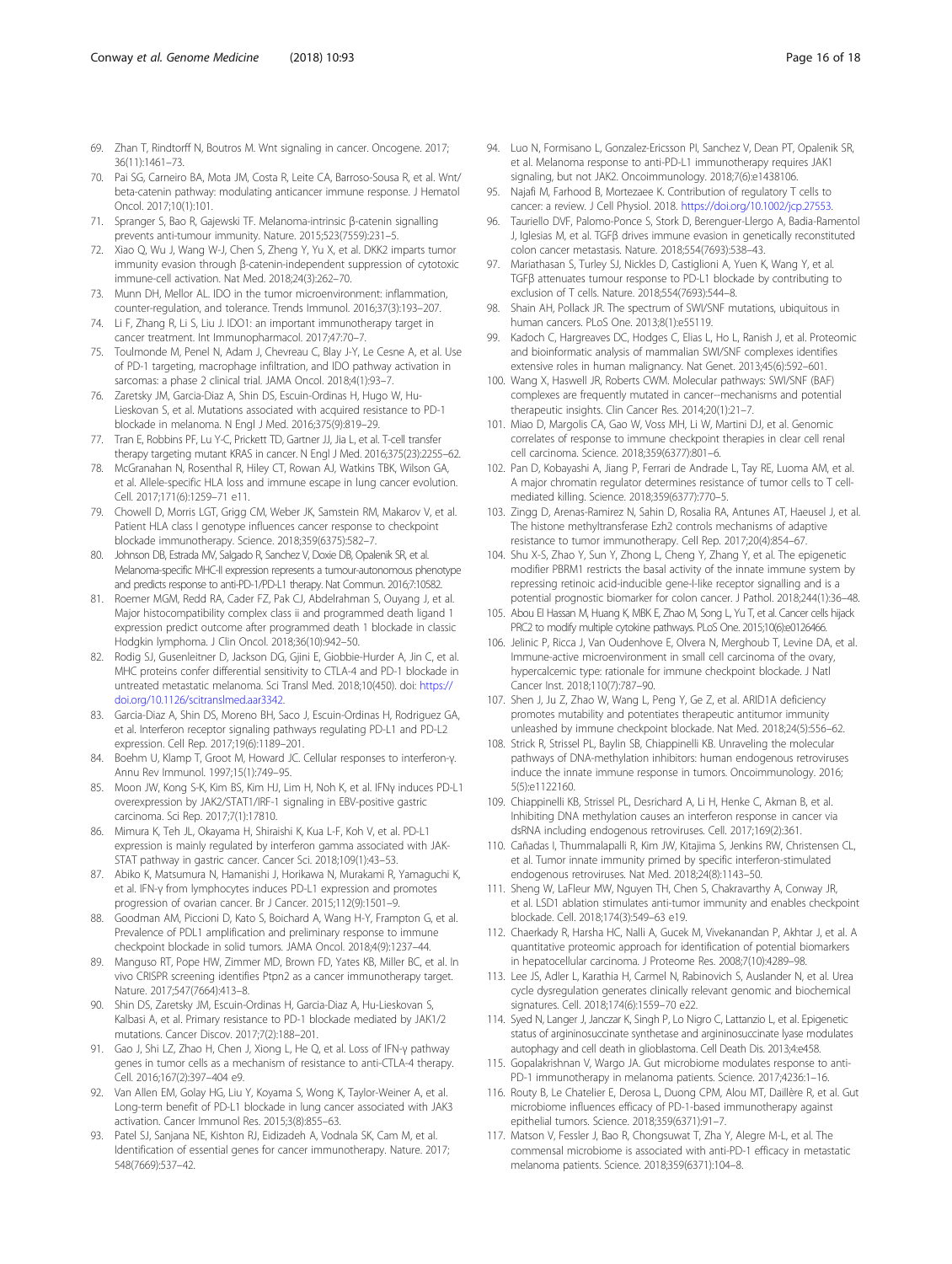- <span id="page-16-0"></span>118. Garon EB, Rizvi NA, Hui R, Leighl N, Balmanoukian AS, Eder JP, et al. Pembrolizumab for the treatment of non–small-cell lung cancer. N Engl J Med. 2015;372(21):2018–28.
- 119. Eisenstein M. Making cancer immunotherapy a surer bet. Nature. 2017; 552(7685):S72–3.
- 120. US Food & Drug Administration. FDA alerts health care professionals and oncology clinical investigators about an efficacy issue identified in clinical trials for some patients taking keytruda (pembrolizumab) or tecentriq (atezolizumab) as monotherapy to treat urothelial cancer with low expression of PD-L1. <https://www.fda.gov/Drugs/DrugSafety/ucm608075>. Accessed 2 Nov 2018.
- 121. Ayers M, Lunceford J, Nebozhyn M, Murphy E, Loboda A, Kaufman DR, et al. IFN-γ–related mRNA profile predicts clinical response to PD-1 blockade. J Clin Invest. 2017;127(8):2930–40.
- 122. Jiang P, Gu S, Pan D, Fu J, Sahu A, Hu X, et al. Signatures of T cell dysfunction and exclusion predict cancer immunotherapy response. Nat Med. 2018;24(10):1550–8.
- 123. Cristescu R, Mogg R, Ayers M, Albright A, Murphy E, Yearley J, et al. Pan-tumor genomic biomarkers for PD-1 checkpoint blockade-based immunotherapy. Science. 2018;362(6411). [https://doi.org/10.1126/science.aar3593.](https://doi.org/10.1126/science.aar3593)
- 124. Gandara DR, Paul SM, Kowanetz M, Schleifman E, Zou W, Li Y, et al. Bloodbased tumor mutational burden as a predictor of clinical benefit in nonsmall-cell lung cancer patients treated with atezolizumab. Nat Med. 2018; 24(9):1441–8.
- 125. Lee JH, Long GV, Menzies AM, Lo S, Guminski A, Whitbourne K, et al. Association between circulating tumor dna and pseudoprogression in patients with metastatic melanoma treated with anti-programmed cell death 1 antibodies. JAMA Oncol. 2018;4(5):717–21.
- 126. Chen G, Huang AC, Zhang W, Zhang G, Wu M, Xu W, et al. Exosomal PD-L1 contributes to immunosuppression and is associated with anti-PD-1 response. Nature. 2018;560(7718):382–6.
- 127. Gandhi L, Rodríguez-Abreu D, Gadgeel S, Esteban E, Felip E, De Angelis F, et al. Pembrolizumab plus chemotherapy in metastatic non–small-cell lung cancer. N Engl J Med. 2018;378(22):2078–92.
- 128. Motzer RJ, Tannir NM, McDermott DF, Arén Frontera O, Melichar B, Choueiri TK, et al. Nivolumab plus ipilimumab versus sunitinib in advanced renal-cell carcinoma. N Engl J Med. 2018;378(14):1277–90.
- 129. Andre T, Lonardi S, Wong M, Lenz H-J, Gelsomino F, Aglietta M, et al. Nivolumab + ipilimumab combination in patients with DNA mismatch repair-deficient/microsatellite instability-high (dMMR/MSI-H) metastatic colorectal cancer (mCRC): first report of the full cohort from CheckMate-142. J Clin Oncol. 2018. [https://doi.org/10.1200/JCO.2018.36.4\\_suppl.553.](https://doi.org/10.1200/JCO.2018.36.4_suppl.553)
- 130. Hellmann MD, Nathanson T, Rizvi H, Creelan BC, Sanchez-Vega F, Ahuja A, et al. Genomic features of response to combination immunotherapy in patients with advanced non-small-cell lung cancer. Cancer Cell. 2018;33(5):843–52 e4.
- 131. Hellmann MD, Callahan MK, Awad MM, Calvo E, Ascierto PA, Atmaca A, et al. Tumor mutational burden and efficacy of nivolumab monotherapy and in combination with ipilimumab in small-cell lung cancer. Cancer Cell. 2018;33(5):853–61 e4.
- 132. Sanlorenzo M, Vujic I, Floris A, Novelli M, Gammaitoni L, Giraudo L, et al. BRAF and MEK inhibitors increase PD1-positive melanoma cells leading to a potential lymphocyte-independent synergism with anti-PD1 antibody. Clin Cancer Res. 2018;24(14):3377–85.
- 133. Donia M, Fagone P, Nicoletti F, Andersen RS, Høgdall E, Straten PT, et al. BRAF inhibition improves tumor recognition by the immune system: potential implications for combinatorial therapies against melanoma involving adoptive T-cell transfer. Oncoimmunology. 2012;1(9):1476–83.
- 134. Cooper ZA, Frederick DT, Ahmed Z, Wargo JA. Combining checkpoint inhibitors and BRAF-targeted agents against metastatic melanoma. Oncoimmunology. 2013;2(5):e24320.
- 135. Frederick DT, Piris A, Cogdill AP, Cooper ZA, Lezcano C, Ferrone CR, et al. BRAF inhibition is associated with enhanced melanoma antigen expression and a more favorable tumor microenvironment in patients with metastatic melanoma. Clin Cancer Res. 2013;19(5):1225–31.
- 136. Li B, Lalani AS, Harding TC, Luan B, Koprivnikar K, Tu GH, et al. Vascular endothelial growth factor blockade reduces intratumoral regulatory T cells and enhances the efficacy of a GM-CSF–secreting cancer immunotherapy. Clin Cancer Res. 2006;12(22):6808–16.
- 137. Einstein DJ, McDermott DF. Combined blockade of vascular endothelial growth factor and programmed death 1 pathways in advanced kidney cancer. Clin Adv Hematol Oncol. 2017;15(6):478–88.
- 138. Long GV, Dummer R, Hamid O, Gajewski T, Caglevic C, Dalle S, et al. Epacadostat (E) plus pembrolizumab (P) versus pembrolizumab alone in patients (pts) with unresectable or metastatic melanoma: results of the phase 3 ECHO-301/KEYNOTE-252 study. J Clin Oncol. 2018. [https://doi.org/](https://doi.org/10.1200/JCO.2018.36.15_suppl.108) [10.1200/JCO.2018.36.15\\_suppl.108](https://doi.org/10.1200/JCO.2018.36.15_suppl.108).
- 139. Bendell J, Ciardiello F, Tabernero J, Tebbutt N, Eng C, Di Bartolomeo M, et al. Efficacy and safety results from IMblaze370, a randomised phase III study comparing atezolizumab plus cobimetinib and atezolizumab monotherapy vs regorafenib in chemotherapy-refractory metastatic colorectal cancer. Ann Oncol. 2018;29(Suppl 5):123.
- 140. Ribas A, Hodi FS, Callahan M, Konto C, Wolchok J. Hepatotoxicity with combination of vemurafenib and ipilimumab. N Engl J Med. 2013;368(14):1365–6.
- 141. Mazzone R, Zwergel C, Mai A, Valente S. Epi-drugs in combination with immunotherapy: a new avenue to improve anticancer efficacy. Clin Epigenet. 2017;9:59.
- 142. Li H, Chiappinelli KB, Guzzetta AA, Easwaran H, Yen R-WC, Vatapalli R, et al. Immune regulation by low doses of the DNA methyltransferase inhibitor 5 azacitidine in common human epithelial cancers. Oncotarget. 2014;5(3):587–98.
- 143. Postow MA, Callahan MK, Barker CA, Yamada Y, Yuan J, Kitano S, et al. Immunologic correlates of the abscopal effect in a patient with melanoma. N Engl J Med. 2012;366(10):925–31.
- 144. Formenti SC, Rudqvist N-P, Golden E, Cooper B, Wennerberg E, Lhuillier C, et al. Radiotherapy induces responses of lung cancer to CTLA-4 blockade. Nat Med. 2018. [doi.org/10.1038/s41591-018-0232-2.](http://doi.org/10.1038/s41591-018-0232-2)
- 145. Ko EC, Formenti SC. Radiotherapy and checkpoint inhibitors: a winning new combination? Ther Adv Med Oncol. 2018;10:1758835918768240.
- 146. Wei SC, Levine JH, Cogdill AP, Zhao Y, Anang N-AAS, Andrews MC, et al. Distinct cellular mechanisms underlie anti-CTLA-4 and anti-PD-1 checkpoint blockade. Cell. 2017;170(6):1120–33 e17.
- 147. Zhang Q, Bi J, Zheng X, Chen Y, Wang H, Wu W, et al. Blockade of the checkpoint receptor TIGIT prevents NK cell exhaustion and elicits potent anti-tumor immunity. Nat Immunol. 2018;19(7):723–32.
- 148. Bullock M, Ren Y, O'Neill C, Gill A, Aniss A, Sywak M, et al. TERT promoter mutations are a major indicator of recurrence and death due to papillary thyroid carcinomas. Clin Endocrinol. 2016;85(2):283–90.
- 149. Polak P, Kim J, Braunstein LZ, Karlic R, Haradhavala NJ, Tiao G, et al. A mutational signature reveals alterations underlying deficient homologous recombination repair in breast cancer. Nat Genet. 2017;49(10):1476–86.
- 150. Haratani K, Hayashi H, Chiba Y, Kudo K, Yonesaka K, Kato R, et al. Association of immune-related adverse events with nivolumab efficacy in non-small-cell lung cancer. JAMA Oncol. 2018;4(3):374–8.
- 151. US Food & Drug Administration. [https://www.fda.gov/Drugs/](https://www.fda.gov/Drugs/InformationOnDrugs/ApprovedDrugs/ucm617370.htm) [InformationOnDrugs/ApprovedDrugs/ucm617370.htm](https://www.fda.gov/Drugs/InformationOnDrugs/ApprovedDrugs/ucm617370.htm). Accessed 2 Nov 2018.
- 152. US Food & Drug Administration. [https://www.fda.gov/Drugs/](https://www.fda.gov/Drugs/InformationOnDrugs/ApprovedDrugs/ucm613227.htm) [InformationOnDrugs/ApprovedDrugs/ucm613227.htm](https://www.fda.gov/Drugs/InformationOnDrugs/ApprovedDrugs/ucm613227.htm). Accessed 2 Nov 2018. 153. US Food & Drug Administration. [https://www.fda.gov/Drugs/](https://www.fda.gov/Drugs/InformationOnDrugs/ApprovedDrugs/ucm604685.htm)
- [InformationOnDrugs/ApprovedDrugs/ucm604685.htm](https://www.fda.gov/Drugs/InformationOnDrugs/ApprovedDrugs/ucm604685.htm). Accessed 2 Nov 2018. 154. US Food & Drug Administration. [https://www.fda.gov/Drugs/](https://www.fda.gov/Drugs/InformationOnDrugs/ApprovedDrugs/ucm590004.htm)
- [InformationOnDrugs/ApprovedDrugs/ucm590004.htm](https://www.fda.gov/Drugs/InformationOnDrugs/ApprovedDrugs/ucm590004.htm). Accessed 2 Nov2018. 155. US Food & Drug Administration. [https://www.fda.gov/Drugs/](https://www.fda.gov/Drugs/InformationOnDrugs/ApprovedDrugs/ucm577166.htm)
- [InformationOnDrugs/ApprovedDrugs/ucm577166.htm](https://www.fda.gov/Drugs/InformationOnDrugs/ApprovedDrugs/ucm577166.htm). Accessed 2 Nov 2018. 156. US Food & Drug Administration. [https://www.fda.gov/Drugs/](https://www.fda.gov/Drugs/InformationOnDrugs/ApprovedDrugs/ucm569366.htm)
- [InformationOnDrugs/ApprovedDrugs/ucm569366.htm](https://www.fda.gov/Drugs/InformationOnDrugs/ApprovedDrugs/ucm569366.htm). Accessed 2 Nov 2018. 157. US Food & Drug Administration. [https://www.fda.gov/Drugs/](https://www.fda.gov/Drugs/InformationOnDrugs/ApprovedDrugs/ucm539646.htm)
- [InformationOnDrugs/ApprovedDrugs/ucm539646.htm](https://www.fda.gov/Drugs/InformationOnDrugs/ApprovedDrugs/ucm539646.htm). Accessed 2 Nov 2018. 158. US Food & Drug Administration. [https://www.fda.gov/Drugs/](https://www.fda.gov/Drugs/InformationOnDrugs/ApprovedDrugs/ucm528920.htm)
- [InformationOnDrugs/ApprovedDrugs/ucm528920.htm](https://www.fda.gov/Drugs/InformationOnDrugs/ApprovedDrugs/ucm528920.htm). Accessed 2 Nov 2018. 159. US Food & Drug Administration. [https://www.fda.gov/Drugs/](https://www.fda.gov/Drugs/InformationOnDrugs/ApprovedDrugs/ucm501412.htm)
- [InformationOnDrugs/ApprovedDrugs/ucm501412.htm](https://www.fda.gov/Drugs/InformationOnDrugs/ApprovedDrugs/ucm501412.htm). Accessed 2 Nov 2018. 160. US Food & Drug Administration. [http://wayback.archive-it.org/7993/](http://wayback.archive-it.org/7993/20170111064250/http:/www.fda.gov/Drugs/InformationOnDrugs/ApprovedDrugs/ucm474092.htm)
- [20170111064250/http://www.fda.gov/Drugs/InformationOnDrugs/](http://wayback.archive-it.org/7993/20170111064250/http:/www.fda.gov/Drugs/InformationOnDrugs/ApprovedDrugs/ucm474092.htm) [ApprovedDrugs/ucm474092.htm](http://wayback.archive-it.org/7993/20170111064250/http:/www.fda.gov/Drugs/InformationOnDrugs/ApprovedDrugs/ucm474092.htm). Accessed 2 Nov 2018.
- 161. US Food & Drug Administration. [http://wayback.archive-it.org/7993/](http://wayback.archive-it.org/7993/20170111064250/http:/www.fda.gov/Drugs/InformationOnDrugs/ApprovedDrugs/ucm466576.htm) [20170111064250/http://www.fda.gov/Drugs/InformationOnDrugs/](http://wayback.archive-it.org/7993/20170111064250/http:/www.fda.gov/Drugs/InformationOnDrugs/ApprovedDrugs/ucm466576.htm) [ApprovedDrugs/ucm466576.htm](http://wayback.archive-it.org/7993/20170111064250/http:/www.fda.gov/Drugs/InformationOnDrugs/ApprovedDrugs/ucm466576.htm). Accessed 2 Nov 2018.
- 162. US Food & Drug Administration. [http://wayback.archive-it.org/7993/](http://wayback.archive-it.org/7993/20170111064250/http:/www.fda.gov/Drugs/InformationOnDrugs/ApprovedDrugs/ucm465274.htm) [20170111064250/http://www.fda.gov/Drugs/InformationOnDrugs/](http://wayback.archive-it.org/7993/20170111064250/http:/www.fda.gov/Drugs/InformationOnDrugs/ApprovedDrugs/ucm465274.htm) [ApprovedDrugs/ucm465274.htm](http://wayback.archive-it.org/7993/20170111064250/http:/www.fda.gov/Drugs/InformationOnDrugs/ApprovedDrugs/ucm465274.htm). Accessed 2 Nov 2018.
- 163. US Food & Drug Administration. [http://wayback.archive-it.org/7993/](http://wayback.archive-it.org/7993/20170111064250/http:/www.fda.gov/Drugs/InformationOnDrugs/ApprovedDrugs/ucm436566.htm) [20170111064250/http://www.fda.gov/Drugs/InformationOnDrugs/](http://wayback.archive-it.org/7993/20170111064250/http:/www.fda.gov/Drugs/InformationOnDrugs/ApprovedDrugs/ucm436566.htm) [ApprovedDrugs/ucm436566.htm](http://wayback.archive-it.org/7993/20170111064250/http:/www.fda.gov/Drugs/InformationOnDrugs/ApprovedDrugs/ucm436566.htm). Accessed 2 Nov 2018.